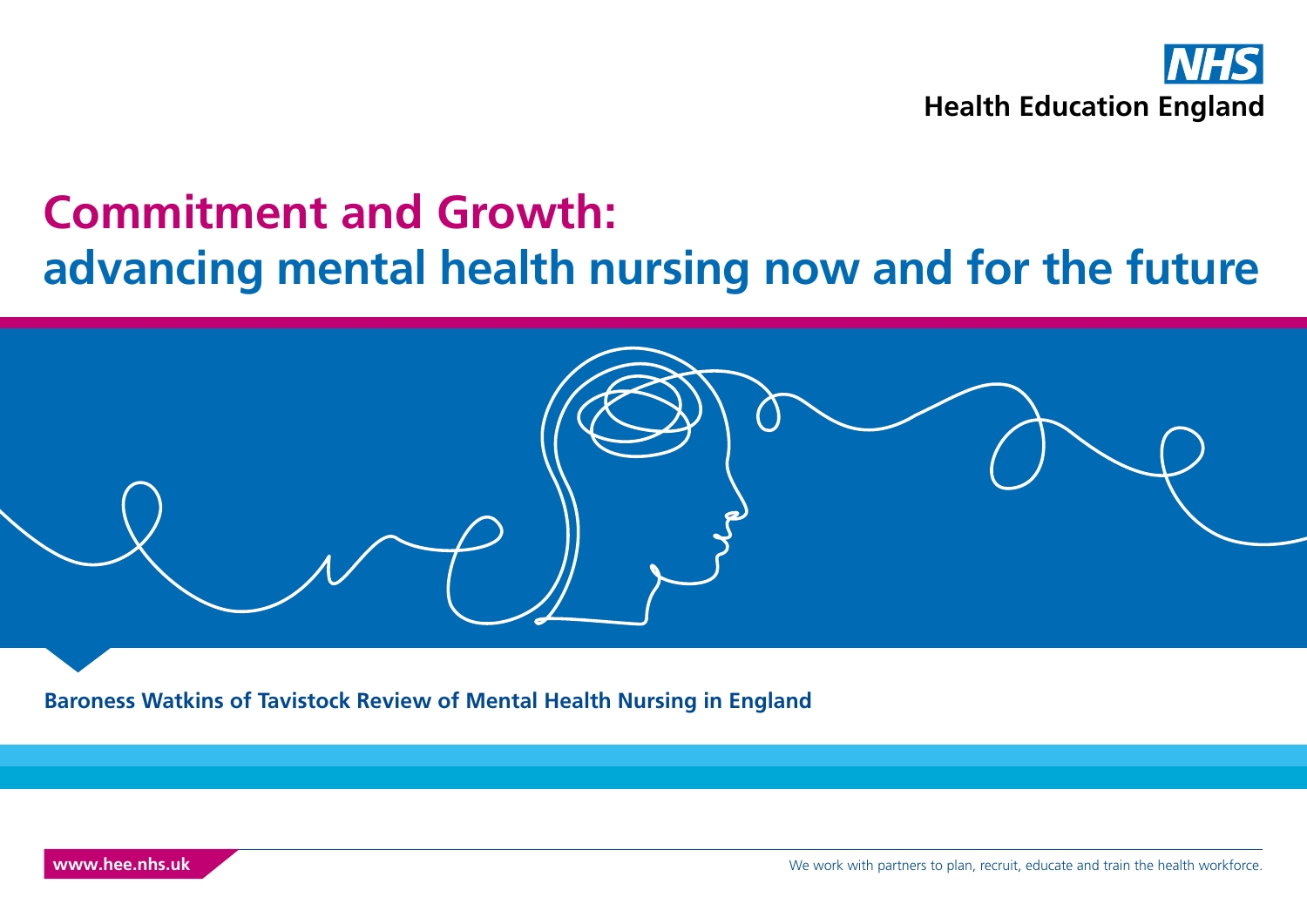# **Commitment and Growth: advancing mental health nursing now and for the future**

The workforce review subgroup on mental health nursing in England established three interconnected task and finish Groups (T&F): mental health nursing and serious mental illness; children and young people's (CYP) mental health; and improving population and public health outcomes. All three T&F reviewed their specific topic areas identifying key issues faced by the profession of mental health nursing, while making system-wide recommendations to overcome them.

#### **Theme 1: Establish, reclaim and belong - the purpose of contemporary mental health nursing**

- **Recommendation 1:** Mental health nursing should be evidence based and recognised that evidence based interventions change in the light of new findings. Therefore, CPD is essential to ensure the workforce can learn and develop their practice to provide contemporary care and therapeutic interpersonal skills for the populations they serve.
- **Recommendation 2:** Mental health nurses must enhance the therapeutic relationship, valuing experimental knowledge, while acknowledging and overcoming the power differential between staff and service users.
- **Recommendation 3:** Mental health nurses must place a renewed focus on identifying and promoting the core skills of mental health nurses, across the lifespan, within all practice settings and in direct response to the needs of our local populations.



#### **Theme 2: unite, engage and overcome addressing inequalities through diversity and inclusion**

- **Recommendation 4:** Mental health nurses must prioritise their focus on addressing health inequalities for the population that they serve, improving access to services for people from all backgrounds by developing culturally competent practice.
- **Recommendation 5:** All mental health nursing roles must be representative of local populations, while valuing the strength of ethnic diversity at all career levels.

#### **Theme 3: Implement, evaluate and discover mental health nurses as leaders in research**

• **Recommendation 6:** Mental health nurses as clinical academics and implementation scientists must be developed in every NHS mental health care provider organisation in England, underpinned by nationally standardised capabilities and a careers development framework.



**Theme 4: Nurture, grow and develop - advancing mental health nursing for the future**

- **Recommendation 7:** A renewed focus must be placed to ensure mental health nurses are supported and developed when transitioning from student to newly registered nurse.
- **Recommendation 8:** Mental health nursing must become more of an attractive and accessible profession, with clear career development pathways and opportunities at all levels.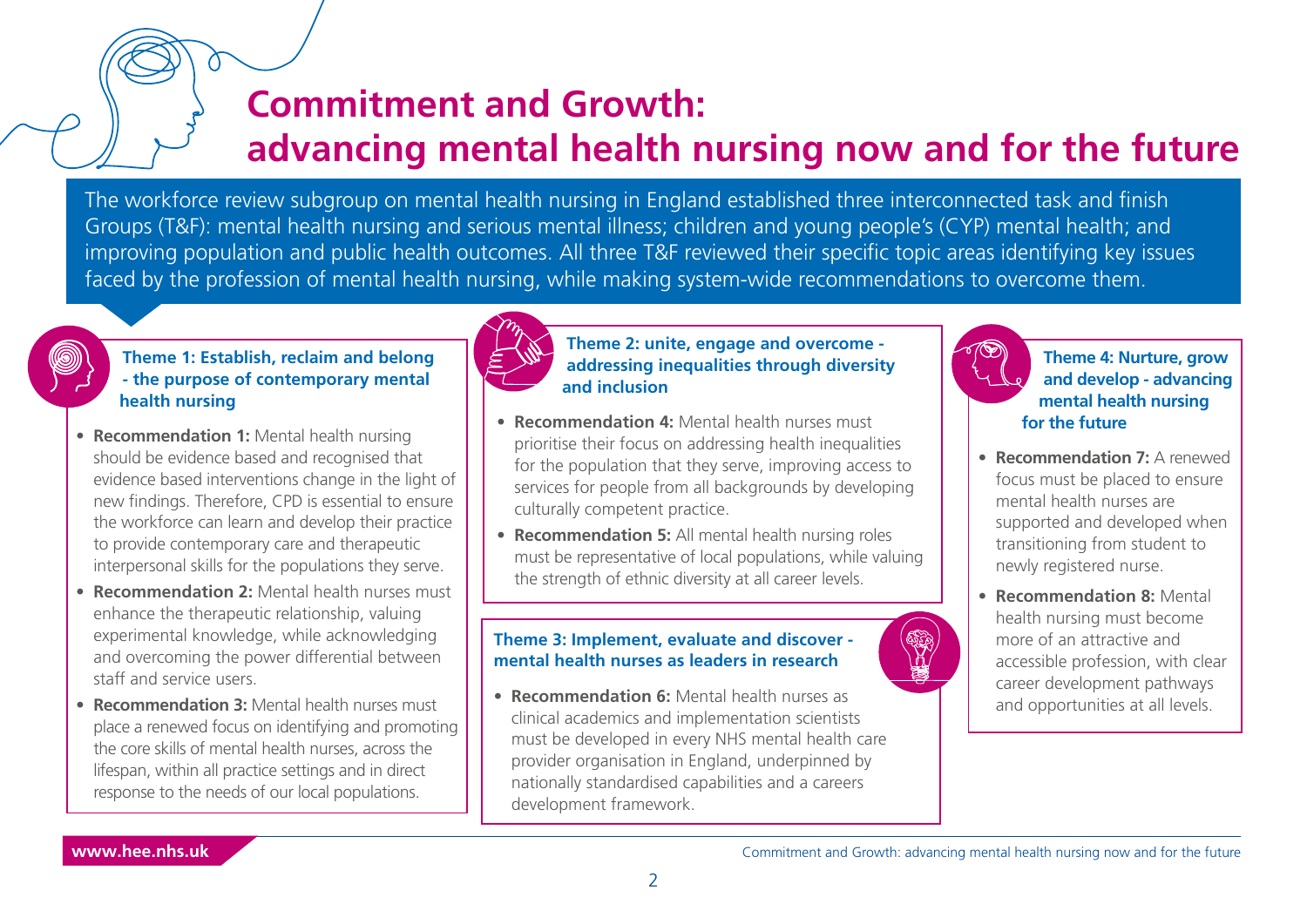### It has been a privilege to chair this review, working with service users and senior mental health nurses to examine relevant literature and data to inform recommendations for the future development of the profession.

Health Education England is to transition into a new organisation alongside NHS England and NHS Improvement. This should enable a thorough approach to identify the investment needed to ensure that mental health nursing thrives and is sufficiently robust to provide high quality care to the populations it serves. This report is designed to inform that process with recommendations clearly set out for consideration.

The government has introduced living allowances for those studying to become mental health nurses, which have been widely welcomed and have undoubtedly contributed to the increase in UCAS acceptances (Table 2). However, more needs to be done to retain staff and reduce mental health nurse vacancies. This will require investment in continuing professional education and career development opportunities (Recommendation 6). Investment in retention of qualified mental health nurses is imperative. Employers may, for example, consider contributing to paying student university fee loans after a period of service of between 3 and 5 years.

Further opportunities for entry into mental health nursing should be developed, including apprenticeship routes which have been shown to encourage a wider diversity of applicants, as well as traditional undergraduate programmes. It is vital that the strength of diversity in the workforce is encouraged, particularly at senior levels.

Culturally competent, evidence based practice will benefit the users of mental health services and mental health nurses should remain a key component of multidisciplinary teams providing care, support and treatment. The report concluded that co-production with service users is a hallmark of contemporary practice and should be promoted to provide optimal mental health services.

I thank everyone who has given their time and expertise to the production of this report and trust that it will inform NHS England and Improvement, Health Education England and integrated health care systems in planning and investing in mental health nursing. It is vital that there are sufficient numbers of well-educated mental health nurses to meet the needs of the populations we serve today and in the future.

### **Mary Watkins**

Baroness Watkins of Tavistock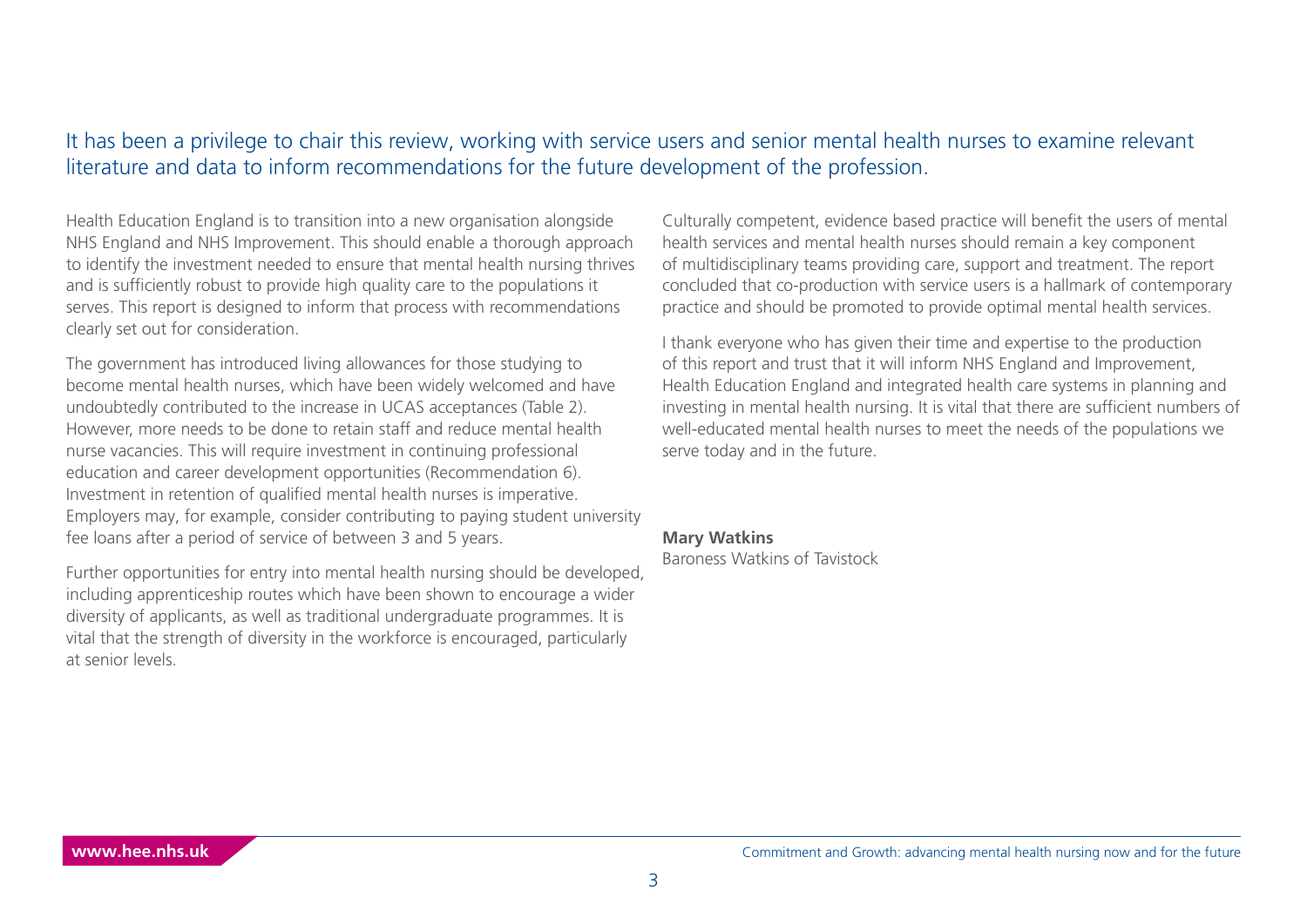Mental health nursing is a phenomenal career that has the expertise, knowledge and skills to make transformational impacts on the mental health of our citizens and communities.

For decades, mental health nursing has been a critical part of our national health and social care system, improving access and outcomes for mental health services across the country. It also recognises the work that mental health professionals have delivered in service change innovation and research to make further improvements in the lives of many.

I would like to thank Baroness Watkins for her leadership and focus in support of this review into mental health nursing.

It brought together a wide range of service users and staff in a thorough review of the nature of mental health nursing and areas for improvement and development that can be taken forward by the profession and other partners.

I want to thank all those who have given their time in the development of this and step change that this makes in relation to mental health nursing in England.

**Mark Radford** HEE Chief Nurse Officer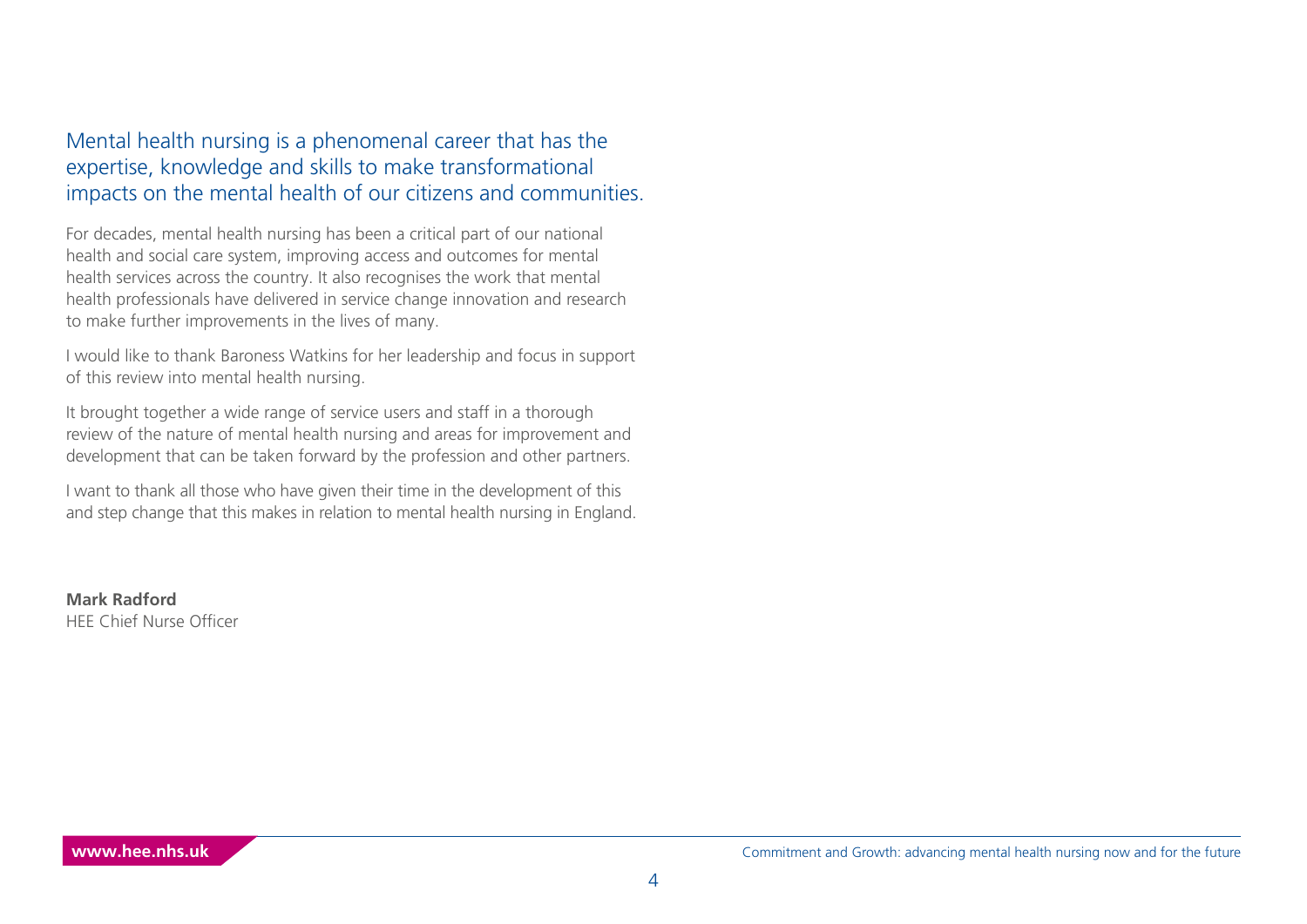# **Introduction**

England has long been viewed as an exemplar of best practice when it comes to mental health care, particularly in relation to pre-registration nursing education in mental health.

To advance the development of mental health nursing, the workforce review subgroup on mental health nursing in England has recently established three interconnected task and finish groups (T&F groups): mental health nursing and serious mental illness; children and young people's (CYP) mental health; and improving population and public health outcomes. All three T&F Groups reviewed their specific topic areas, identifying key issues faced by the profession of mental health nursing, while making system-wide recommendations to overcome them. This report brings together these recommendations and describes the steps required to put them into practice.

The views and experiences of service users and their families in relation to the value and importance they attribute to mental health nurses have been central components in the planning and development of this report. Service users and their families have highlighted that mental health nurses possess empathy, communication skills and the ability to build strong therapeutic relationships. Two of many statements received from service users about mental health nurses and nursing was:

She treats me as a person, who has feelings, and a poorly brain and needs support building a life I can be proud of. But she also sees my illness, the cause of that illness, and the care she provides encompasses all of these things. I'm treated and related to as a whole."

The mental health nurses were really friendly and easy to talk to. Due to COVID, I couldn't see my family, so my relationship with them was vital so I didn't feel lonely. My lead mental health nurse was really good at representing me in Ward Round, which made it less intimidating."

The report begins with an overview of the main problems currently affecting the mental health nursing profession. It then introduces the T&F groups and the main steps used to guide the internal reviews of the main issues in each area. The recommendations developed by each T&F group are discussed in relation to four themes and each theme includes a 'how and where' section, where the recommendations are operationalised in the form of action points to guide future policy and practice.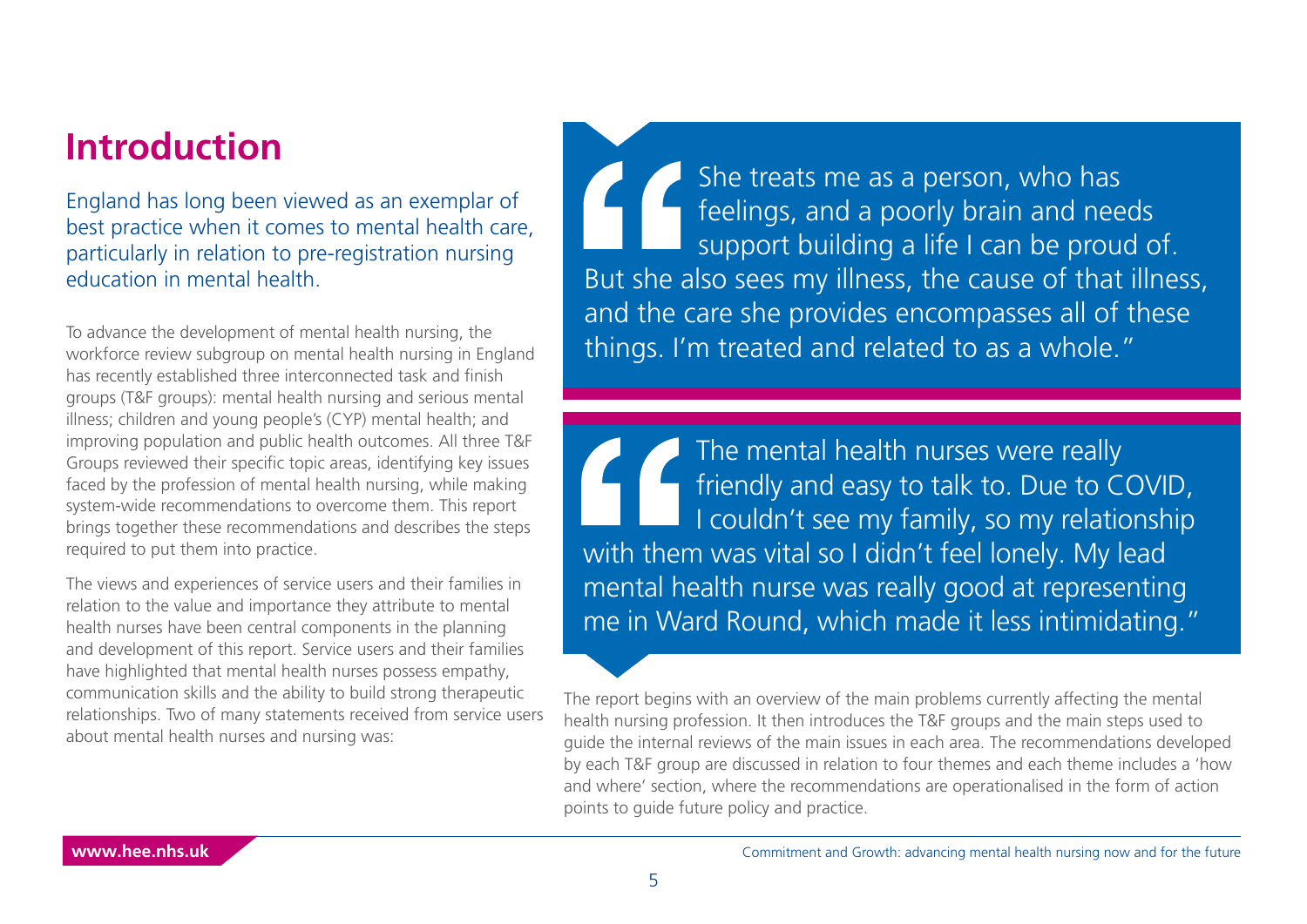# <span id="page-5-0"></span>**The problem**

This report refers to nurses recorded as working in the branch of mental health nursing, as defined by nurses with either N\*D or N\*E occupation codes. This is a narrower definition than nurses working in the [mental health and learning](https://digital.nhs.uk/data-and-information/data-tools-and-services/data-services/mental-health-data-hub/mental-health-and-learning-disabilities-workforce-in-the-nhs)  [disabilities workforce](https://digital.nhs.uk/data-and-information/data-tools-and-services/data-services/mental-health-data-hub/mental-health-and-learning-disabilities-workforce-in-the-nhs) which includes nursing in branches other than mental health nursing.

The healthcare workforce has reduced significantly in the last decade, with levels similar to the start of the 2010's, as shown in the table below. Therefore, the recruitment and retention of mental health nurses must remain a priority throughout the implementation of the NHS Long Term Pla[n1](#page-33-0) and beyond.

#### **Chart 1: Mental Health Workforce FTE, September 2009 to December 2021**



**Source:** NHS Digital Workforce Statistics, [https://digital.nhs.uk/data-and](https://digital.nhs.uk/data-and-information/publications/statistical/nhs-workforce-statistics/november-2021#)[information/publications/statistical/nhs-workforce-statistics/november-2021](https://digital.nhs.uk/data-and-information/publications/statistical/nhs-workforce-statistics/november-2021#) The vacancy rates of mental health nurses are at high levels, with increasing numbers of nurses leaving the workforce. If changes are not made immediately, there is a high risk that this profession will be lost. Vacancy rates for nurses in mental health trusts vary between 12% in the North East and Yorkshire, and 20% in East of England. Mental health trusts account for 28%, or just over 11,300, of all vacancies in nursing. Leaver rates are also increasing – having dropped to below 6% during the initial stages of the pandemic, leaver rates are now at 6.9% - levels last seen in 2017-18. This means that there is a risk that vacant nursing posts will not be filled by nurses but instead by non-nursing new roles.

#### **Chart 2: Leaver Rates in Mental Health Nursing, January 2020 to December 2021**



**Source:** HEE analysis of Electronic Staff Record data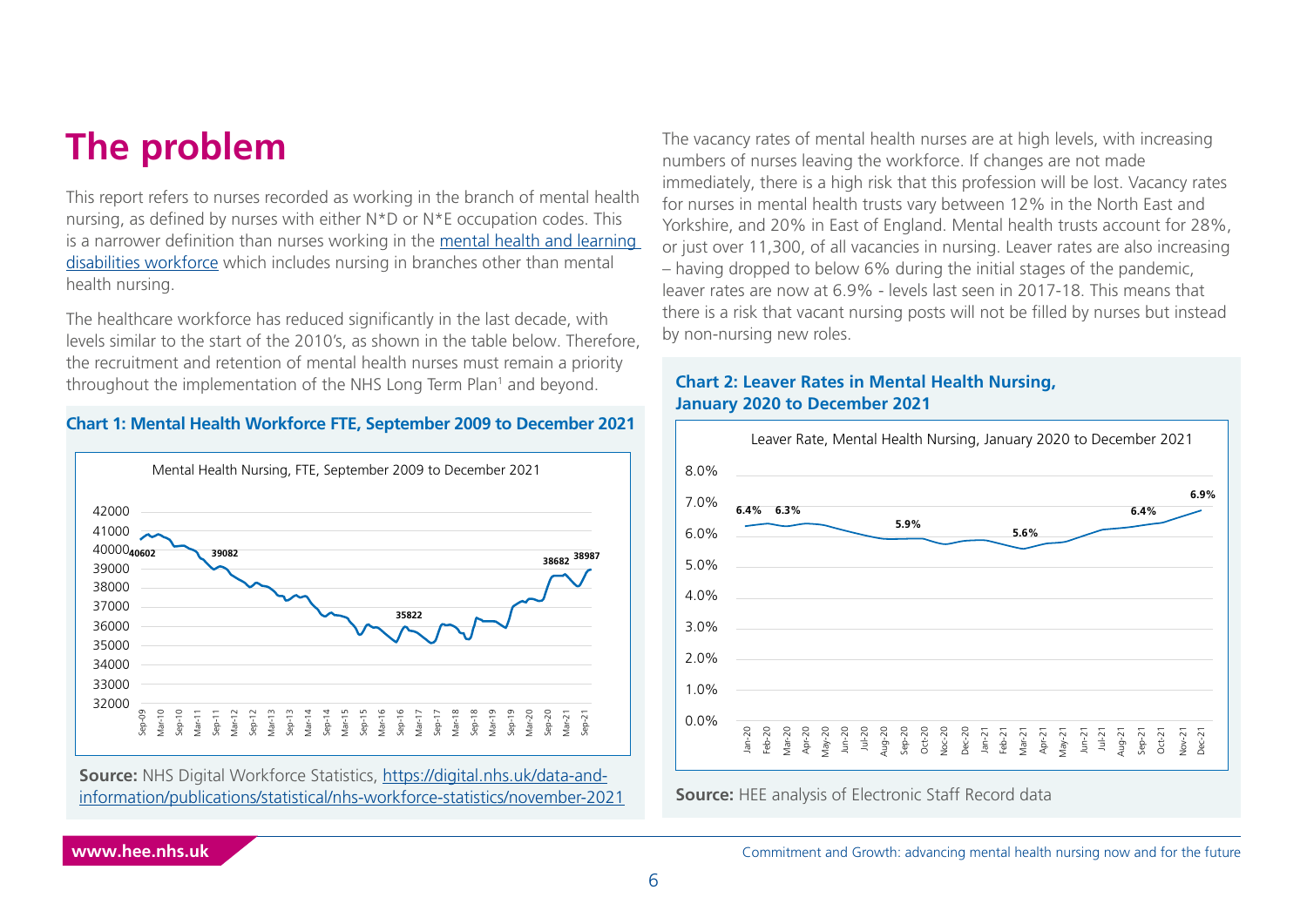| <b>Region</b>            | <b>Number of nursing</b><br><b>vacancies, Mental</b><br><b>Health trusts,</b><br><b>December 2021</b> | <b>Number of nursing</b><br>vacancies, all trusts,<br><b>December 2021</b> | % Vacancy Rate,<br><b>MENTAL HEALTH</b><br>trusts, December<br>2021 | % Vacancy Rate, All<br><b>Trusts, December</b><br>2021 |
|--------------------------|-------------------------------------------------------------------------------------------------------|----------------------------------------------------------------------------|---------------------------------------------------------------------|--------------------------------------------------------|
| North East and Yorkshire | 1,358                                                                                                 | 5,095                                                                      | 12.1%                                                               | 8.4%                                                   |
| North West               | 1,537                                                                                                 | 4,754                                                                      | 15.8%                                                               | 8.2%                                                   |
| Midlands                 | 2,059                                                                                                 | 7,892                                                                      | 15.6%                                                               | 11.0%                                                  |
| East of England          | 1,112                                                                                                 | 3,792                                                                      | 20.3%                                                               | 10.3%                                                  |
| London                   | 2,525                                                                                                 | 9,564                                                                      | 18.2%                                                               | 13.0%                                                  |
| South East               | 1,885                                                                                                 | 5,897                                                                      | 21.7%                                                               | 11.3%                                                  |
| South West               | 865                                                                                                   | 2,659                                                                      | 16.0%                                                               | 7.9%                                                   |
| <b>National</b>          | 11,341                                                                                                | 39,652                                                                     | 16.8%                                                               | 10.3%                                                  |

#### **Table 1: Nursing vacancies in Mental Health trusts and all trusts, December 2021**

**Source:** NHS Vacancy Statistics April 2015-December 2021 Experimental Statistics,

<https://digital.nhs.uk/data-and-information/publications/statistical/nhs-vacancies-survey/april-2015---december-2021-experimental-statistics>

More positively, there has been an increase across all regions of England in the number of people commencing their pre-registration mental health nurse education, with numbers two thirds higher in the 2020 UCAS cycle compared to 2015. This increase creates a strong position for the future, provided numbers remain at current levels.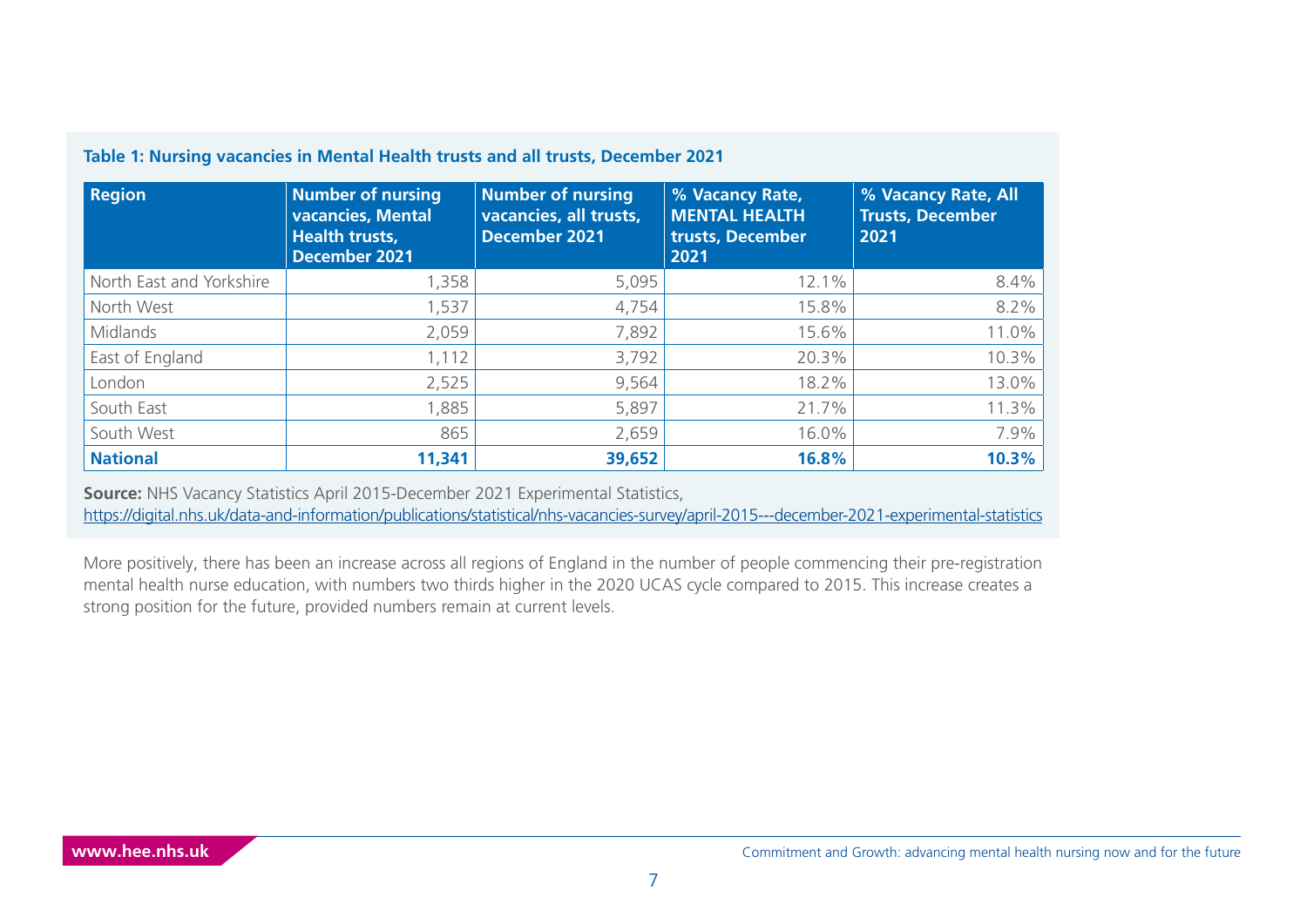|                          | 2011 | 2012 | 2013 | 2014 | 2015 | 2016 | 2017 | 2018 | 2019 | 2020 |
|--------------------------|------|------|------|------|------|------|------|------|------|------|
| North East and Yorkshire | 465  | 410  | 530  | 500  | 545  | 540  | 525  | 635  | 670  | 905  |
| North West               | 575  | 570  | 515  | 580  | 585  | 575  | 600  | 630  | 665  | 970  |
| Midlands                 | 525  | 570  | 565  | 630  | 590  | 665  | 640  | 640  | 740  | 1080 |
| East of England          | 280  | 260  | 235  | 300  | 280  | 315  | 360  | 320  | 380  | 565  |
| London                   | 660  | 565  | 545  | 545  | 630  | 670  | 690  | 720  | 770  | 990  |
| South East               | 300  | 265  | 260  | 275  | 300  | 325  | 230  | 265  | 315  | 505  |
| South West               | 215  | 200  | 240  | 280  | 270  | 310  | 240  | 285  | 280  | 325  |
| <b>TOTAL</b>             | 3020 | 2840 | 2890 | 3110 | 3200 | 3400 | 3285 | 3495 | 3820 | 5340 |

#### <span id="page-7-0"></span>**Table 2: UCAS acceptances for Mental Health Nursing courses in England, 2011 to 2020**

**Source:** HEE analysis of UCAS data

However, not all students will complete their course and become registered mental health nurses. Historically, attrition rates for nurses on mental health courses have been at about 14%.

Most recent cohorts to have mostly completed their course (2018-19 Undergraduates, 2019-20 Postgraduates), discontinuation rates<sup>2</sup> were at 12% and 11% respectively – suggesting a possible drop in attrition.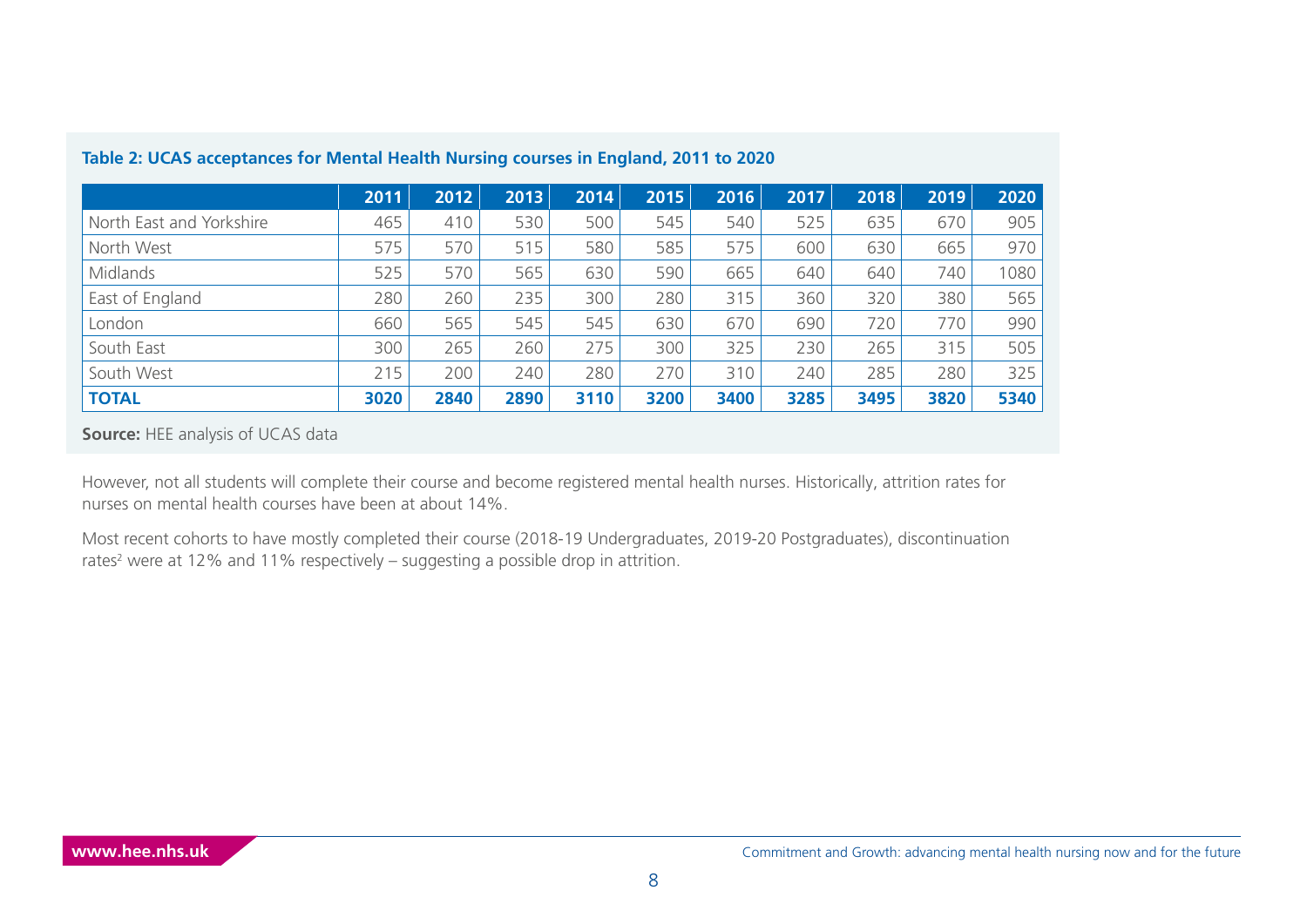| Undergraduate Students | <b>Starters</b> | <b>Net Transfers</b> | Discontinued |     | Interrupts Active Students |
|------------------------|-----------------|----------------------|--------------|-----|----------------------------|
| Pre-2018-19            | 3389            | 14،                  | 67           | 188 | 116                        |
| 2018-19                | 3070            | 204                  | 577          | 210 | 929                        |
| 2019-20                | 3466            | 289                  | 472          | 290 | 2966                       |
| 2020-21                | 4929            | 50                   | 345          | 252 | 4480                       |
| 2021-22                | 3919            | 39                   | 46           | 51  | 3960                       |

#### <span id="page-8-0"></span>**Table 3: Student numbers and progress, mental health nursing**

| <b>Postgraduate Students</b> | Starters | <b>Net Transfers</b> | Discontinued |    | Interrupts   Active Students |
|------------------------------|----------|----------------------|--------------|----|------------------------------|
| Pre-2019-20                  | 669      |                      | 78           |    |                              |
| 2019-20                      | 608      | -6                   | 59           | 57 | 305                          |
| 2020-21                      | 988      | 74                   | 40           | 49 | 973                          |
| 2021-22                      | 584      | $\sim$               |              |    | 596                          |

**Source:** HEE October 2021 Student Data Collection

In September 2021, there were 72,045 NMC registrants in the field of mental health. Assuming a headcount of 43,240 in the NHS in September 2021, this means that about 3 in every 5 mental health nursing registrants are employed within the NHS, with the remainder in other locations or not employed<sup>[3](#page-33-0)</sup>.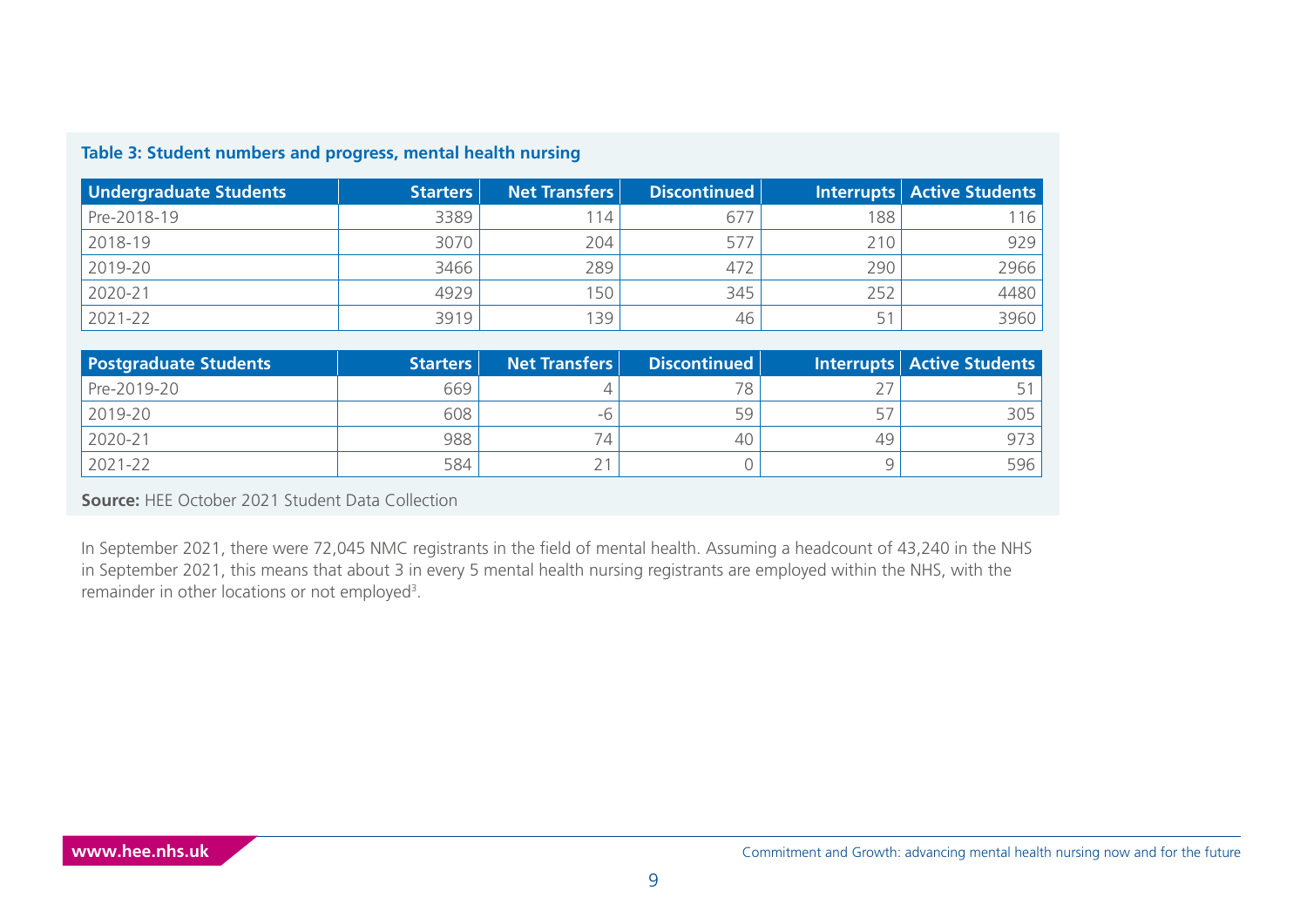# <span id="page-9-0"></span>**Task and Finish Groups**

The workforce review subgroup on mental health nursing in England established three interconnected Task and Finish Groups (T&F). T&F Groups consisted of mental health nurses, clinical and policy experts, as well as people who have lived experience of mental illness and use of services (as patients, families and carers). Placing a specific focus on core areas of contemporary practice. The three areas were: *mental health nursing and serious mental illness; children and young people's (CYP) mental health; and improving population and public health outcomes.*

Co-production<sup>4</sup> was the applied approach to planning, assimilating and producing all T&F recommendations. This was achieved through a variety of methods, workshops were held with over 100 mental health nurses, online questionnaires and focus groups were held with over 200 mental health nurses and people with lived experience. Work was undertaken with the common room to also gain feedback from children and young people with lived experience.

All three T&F Groups reviewed their specific topic areas, identifying key issues faced by the profession of mental health nursing, while making systemwide recommendations to overcome them. Recommendations, informed by empirical evidence through a scoping literature review, and developed via wider stakeholder engagement.

The final 8 recommendations of each T&F were grouped into 4 themes across all core areas of contemporary mental health nursing practice.

- **1.** Establish, reclaim and belong- the purpose of contemporary mental health nursing
- **2.** Unite, engage and overcome addressing inequalities through diversity and inclusion
- **3.** Implement, evaluate and discover mental health nurses as leaders in research
- **4.** Nurture, grow and develop advancing mental health nursing for the future.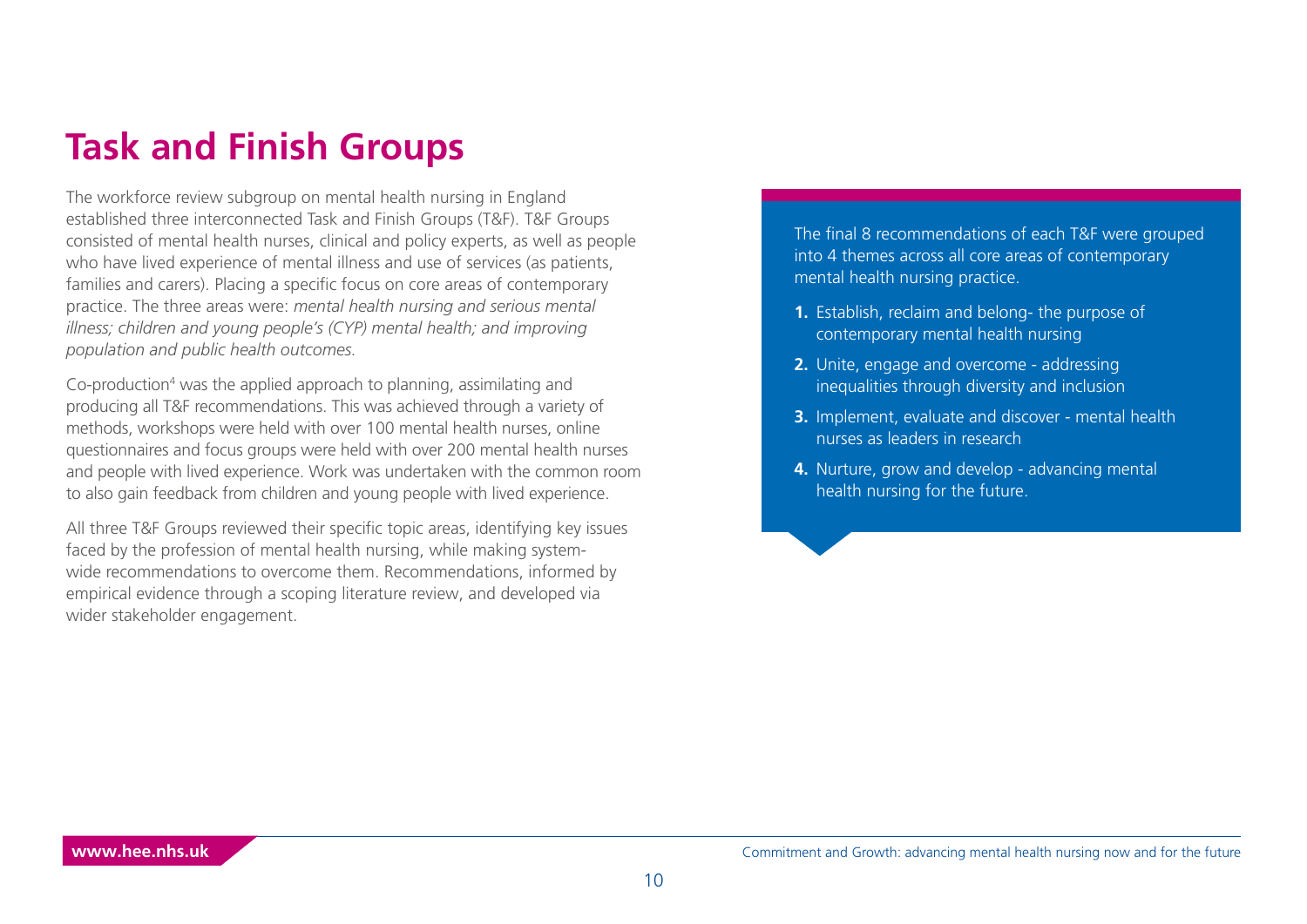# <span id="page-10-0"></span>**Recommendations**



### **Theme 1: Establish, reclaim and belong - the purpose of contemporary mental health nursing**

#### **Recommendation 1**

**Mental health nursing should be evidence based. Mental health nurses recognise that evidence based interventions change in the light of new research findings. Therefore, continuing professional development (CPD) is essential to ensure that the workforce can learn and develop their practice to provide contemporary care and therapeutic interpersonal skills for the populations they serve.**

CPD is essential for the mental health workforce to develop and grow as a profession. However, it can often be challenging for mental health nurses to get time away from the workplace to access such learning. When we undertook the listening sessions with mental health nurses for this review, we heard from a number of colleagues that they struggle to find courses that are mental health nurse focussed and specific to their needs.

Mental health nurses should have both the time to carry out CPD and easy access to high quality evidence based training relevant to their development needs and clinical skills, wherever they are based<sup>5</sup>.

The CPD utilised should follow these 5 core principles:

- **1.** be each person's responsibility and be made possible and supported by their employer
- **2** benefit the service users
- **3.** improve the quality of service delivery
- **4.** be balanced and relevant to each person's area of practice or employment
- **5.** be recorded and show the effect on each person's area of practice<sup>6</sup>.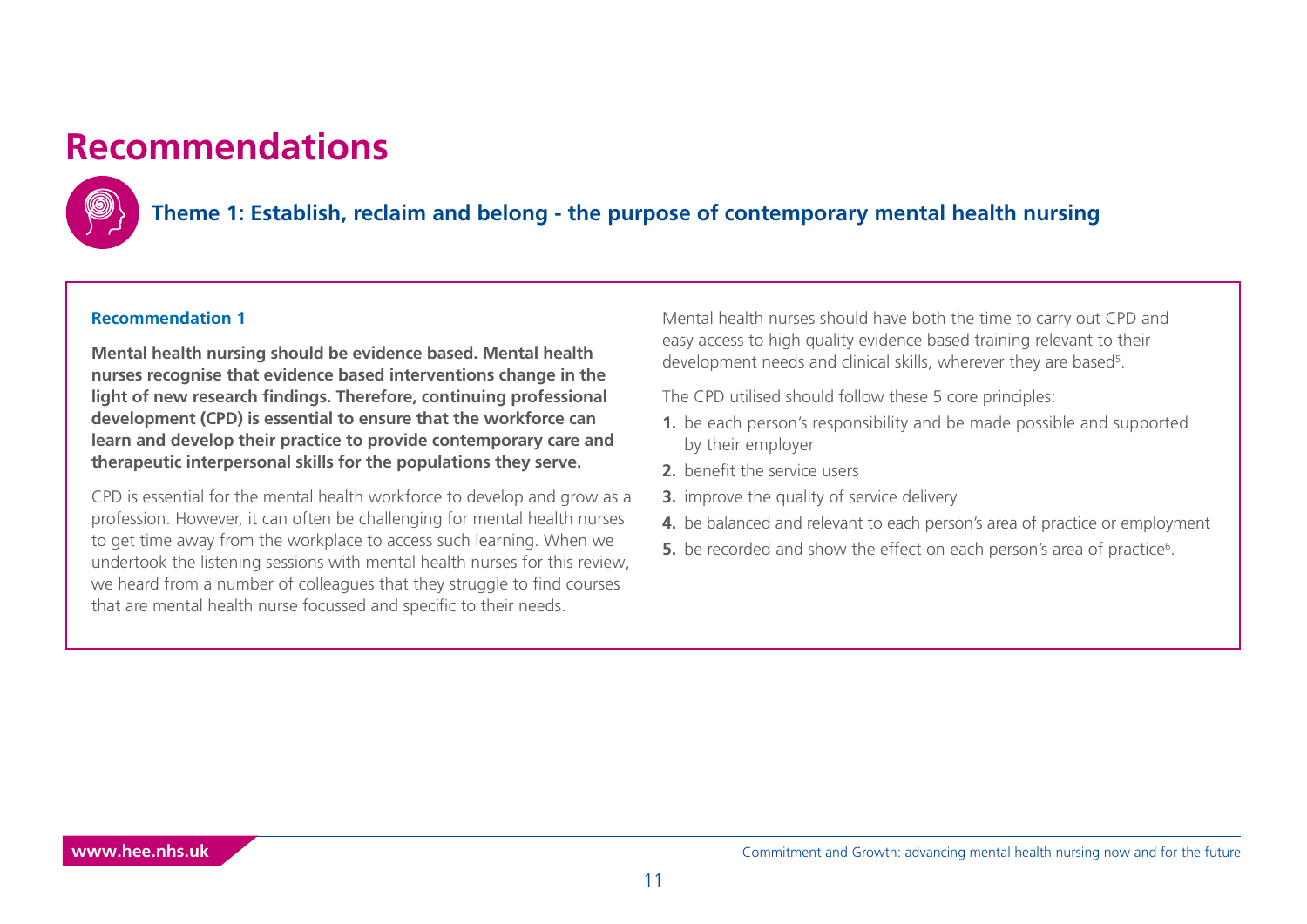#### <span id="page-11-0"></span>**Recommendation 2**

**Mental health nurses must enhance the therapeutic relationship, valuing experiential knowledge, while acknowledging and overcoming the power differentials between staff and service users.**

The 2006 review of mental health nursing called for a profession underpinned by the values of person-centred care, collaboration and personal recovery<sup>[7](#page-33-0)</sup>. By the same core values, contemporary policy and practice has moved towards the concept of co-production<sup>8</sup>. Although we found several examples of interventions, there is a general paucity of empirical evidence evaluating co-production in mental health nursing.

The literature highlights different approaches to co-production, including participatory action research<sup>9,10</sup>; Expert by Experience involvement in nursing education [11](#page-33-0); and a world café (a process designed to facilitate dynamic structured conversations) as a learning experience for different student groups<sup>12</sup>.

Interacting with experts can assist in challenging stigmatising attitudes and can support the development of "social literacy" or "cultural competence["13,14](#page-33-0). The most common barriers to co-production are cited as a lack of respect and regard for the value of experiential knowledge<sup>15</sup>; and power differentials among participants<sup>16,17,18</sup>.

The benefits of co-production are multiple: greater integrity in terms of the end product, as it has been derived from the ideas and experiences of the group<sup>16,17</sup>; participants feel heard and valued<sup>16</sup>; and patient experience narratives may help to better plan and allocate health and social care resources according to their needs<sup>16</sup>.

#### **Recommendation 3**

**Mental health nurses must place a renewed focus on identifying and promoting the core skills of mental health nurses, across the lifespan, within all practice settings and in direct response to the needs of our local populations.**

The issue of a coherent and standardised identity has been a topic of debate in mental health nursing since the days of 'asylum attendants['19.](#page-34-0) Professional diversity and flexibility have allowed the nursing role to adapt and grow in direct response to constant socio-political changes. Today, mental health nurses practice in a multitude of settings, across a variety of populations and at all stages of the lifespan.

As a diverse profession, it can be easy to lose the unique contributions mental health nurses make to the healthcare system and the people who are served; patients, service users and carers. Throughout this review of mental health nursing, stakeholders, both nurses and non-nurses, have reported that they are witnessing the erosion of the 'nurse', merging into a more generic and underdefined 'mental health practitioner' or 'care coordinator' role.

Nursing is regularly voted as the most trusted profession<sup>20</sup>. Therefore, efforts should be made to protect the title of 'nurse'. As outlined by the NMC:

*"It is essential that we have the right protected titles and associated enforcement powers to be able to take effective action to protect the public and maintain confidence in the professions.[21](#page-34-0) We would welcome a further discussion with DHSC to ensure that our protected titles and enforcement powers are fit for purpose under the new legislation"*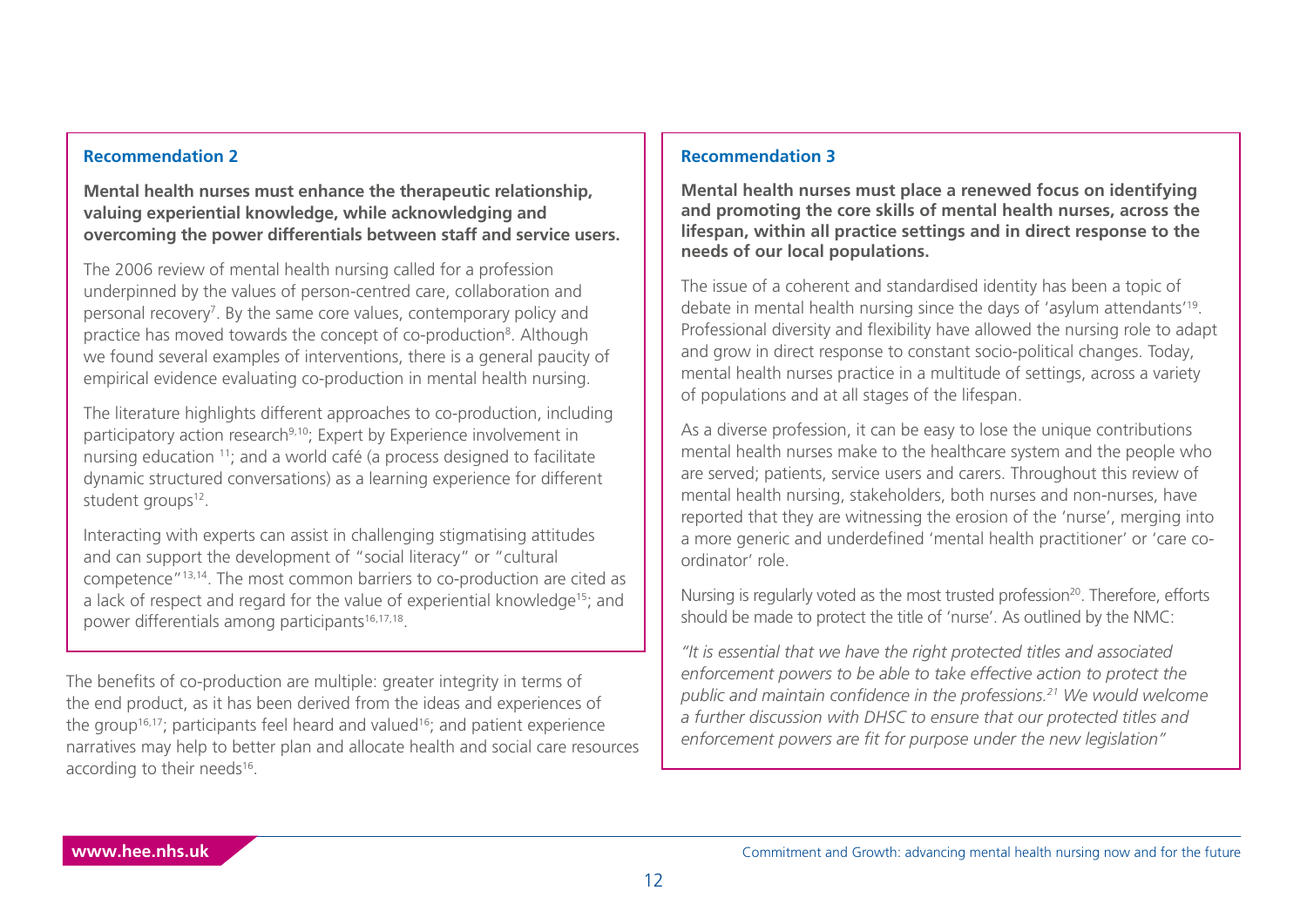

# **How and where - establish, reclaim and belong**

| <b>Clinical</b><br>practice       | Develop cultural<br>competence, fostering<br>the therapeutic<br>relationship and co-<br>production through<br>care planning, must be<br>the central tenets of all<br>mental health nursing<br>practices and policies.                              | Co-production must<br>be clearly incorporated<br>within mental health<br>nursing capabilities<br>frameworks; at all career<br>levels (pre and post-reg)<br>and across all strategic<br>and operational roles<br>and policies. | Nursing strategy and<br>governance processes<br>must enable and<br>promote cultural<br>competence, therapeutic<br>relationships and co-<br>production through care<br>planning. | Mental health nurses<br>must place a greater focus<br>on prevention, holistic<br>and person-centred care,<br>always considering the<br>interplay between physical<br>health, mental health<br>and social wellbeing. As<br>we know that people<br>living with a mental<br>health condition often<br>have significantly poorer<br>health outcomes and<br>life chances compared<br>to those of other certain<br>groups in society. | The title 'nurse' must<br>be maintained in all<br>clinical positions where<br>mental health nurses<br>practice. Services must<br>avoid creating generic<br>practitioner roles that<br>fail to clearly distinguish<br>between regulated and<br>non-regulated workers,<br>or indirectly undervalue<br>the unique contributions<br>of mental health nurses. |
|-----------------------------------|----------------------------------------------------------------------------------------------------------------------------------------------------------------------------------------------------------------------------------------------------|-------------------------------------------------------------------------------------------------------------------------------------------------------------------------------------------------------------------------------|---------------------------------------------------------------------------------------------------------------------------------------------------------------------------------|---------------------------------------------------------------------------------------------------------------------------------------------------------------------------------------------------------------------------------------------------------------------------------------------------------------------------------------------------------------------------------------------------------------------------------|----------------------------------------------------------------------------------------------------------------------------------------------------------------------------------------------------------------------------------------------------------------------------------------------------------------------------------------------------------|
| <b>Research and</b><br>evaluation | All research that has<br>an impact on service<br>users and/or carers,<br>must be co-produced at<br>the point of planning,<br>implementing and<br>publishing. This<br>should be reflected in<br>relevant strategies and<br>organisational policies. | The development and<br>evaluation of tools and<br>models that measure<br>and/or assess the<br>therapeutic relationship,<br>co-production and care<br>planning, must be a<br>research priority for<br>mental health nursing.   | Funding must be made<br>available to support<br>the development and<br>undertaking of nurse-<br>led research that is<br>undertaken through co-<br>production.                   | Policies and procedures<br>must be in place to<br>ensure research is<br>undertaken jointly<br>with service users and/<br>or carers, particularly<br>when the anticipated<br>outcomes are to impact<br>on care delivery and<br>service design.                                                                                                                                                                                   |                                                                                                                                                                                                                                                                                                                                                          |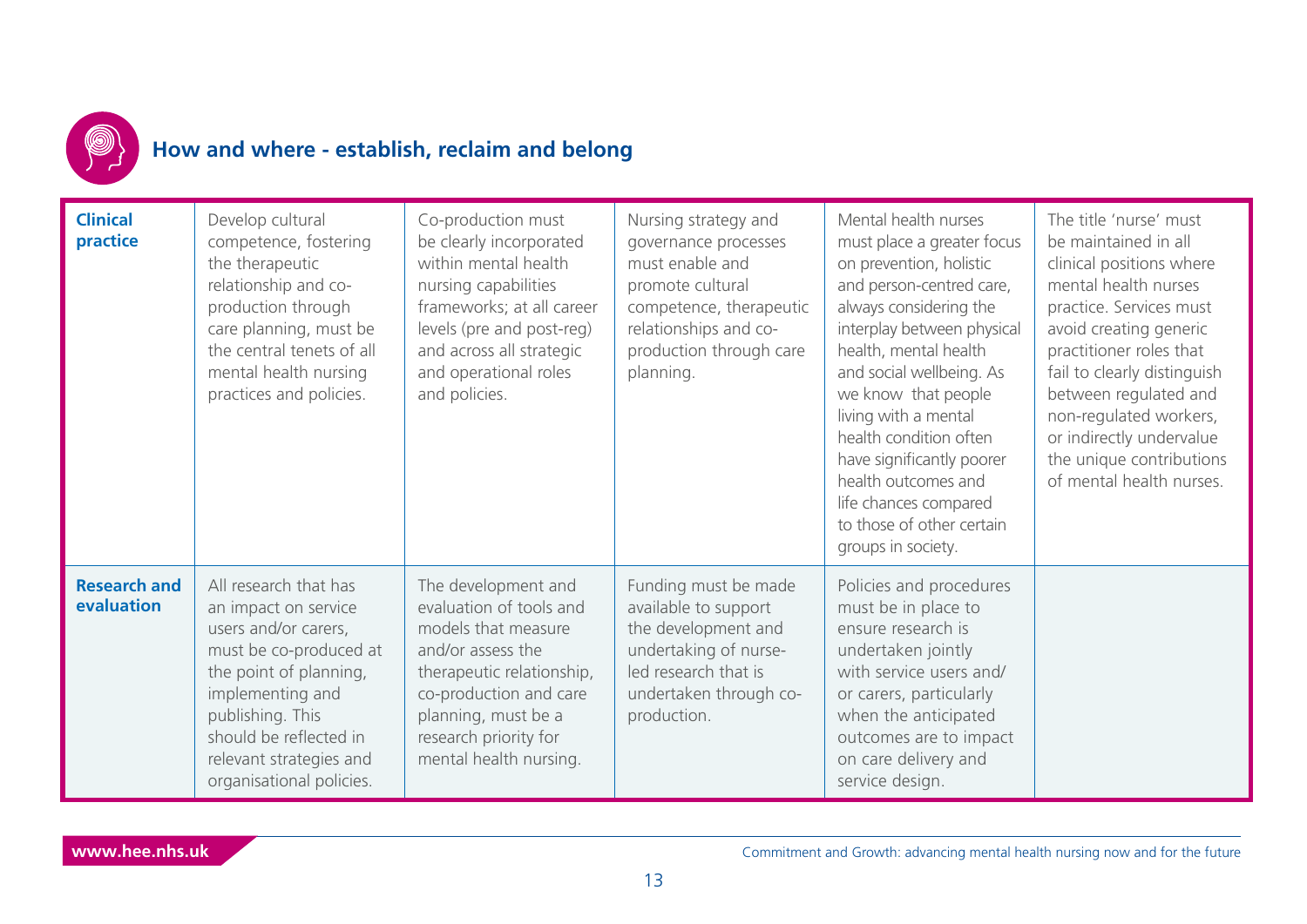<span id="page-13-0"></span>

| <b>Education</b><br>and training                        | Training and education<br>on therapeutic<br>relationships and co-<br>production through<br>care planning should be<br>incorporated into the<br>formative function of<br>clinical supervision.                                                                                                           | Awareness on<br>recognising and<br>understanding personal<br>and professional biases,<br>as well as human rights<br>and equality issues in<br>the context of restrictive<br>practices needs to<br>be developed on a<br>continuous basis.                                                                                                 | All sectors employing<br>mental health nurses<br>should embed existing<br>public health resources<br>such as the All Our<br>Health eLearning<br>platform into their<br>workforce training offer. | Mental health nurses<br>must be educated<br>to understand the<br>profession's history and<br>development over time,<br>improving their socio-<br>political knowledge and<br>cultural competence. | The standards, delivery<br>and evaluation of mental<br>health nurse training/<br>education should be<br>co-produced between<br>providers and service<br>users. Ensure that<br>mental health nurses<br>have protected time and<br>resources to undertake<br>this CPD. |
|---------------------------------------------------------|---------------------------------------------------------------------------------------------------------------------------------------------------------------------------------------------------------------------------------------------------------------------------------------------------------|------------------------------------------------------------------------------------------------------------------------------------------------------------------------------------------------------------------------------------------------------------------------------------------------------------------------------------------|--------------------------------------------------------------------------------------------------------------------------------------------------------------------------------------------------|--------------------------------------------------------------------------------------------------------------------------------------------------------------------------------------------------|----------------------------------------------------------------------------------------------------------------------------------------------------------------------------------------------------------------------------------------------------------------------|
| <b>Organisation</b><br>and service<br><b>leadership</b> | System leaders must be<br>trained and supported<br>to become culturally<br>competent; identifying<br>and tackling all forms<br>of bias (including<br>institutional racism) that<br>impact on the delivery<br>of services, as well<br>as the outcomes and<br>experiences of service<br>users and carers. | Any service which<br>has nurses working<br>within it must have<br>a registered nurse as<br>part of the leadership<br>team. This individual<br>will have the authority<br>and the responsibility to<br>identify, establish and<br>maintain the nursing<br>workforce required to<br>meet the needs of local<br>populations <sup>22</sup> . | Mental health nurses<br>must be enabled to<br>lead the design and<br>delivery of research that<br>influences the practices<br>of the profession and<br>promotes co-production.                   | Leaders must provide<br>advice, support and,<br>where necessary,<br>interventions which will<br>allow nurses to take<br>action to improve their<br>own physical and mental<br>health.            |                                                                                                                                                                                                                                                                      |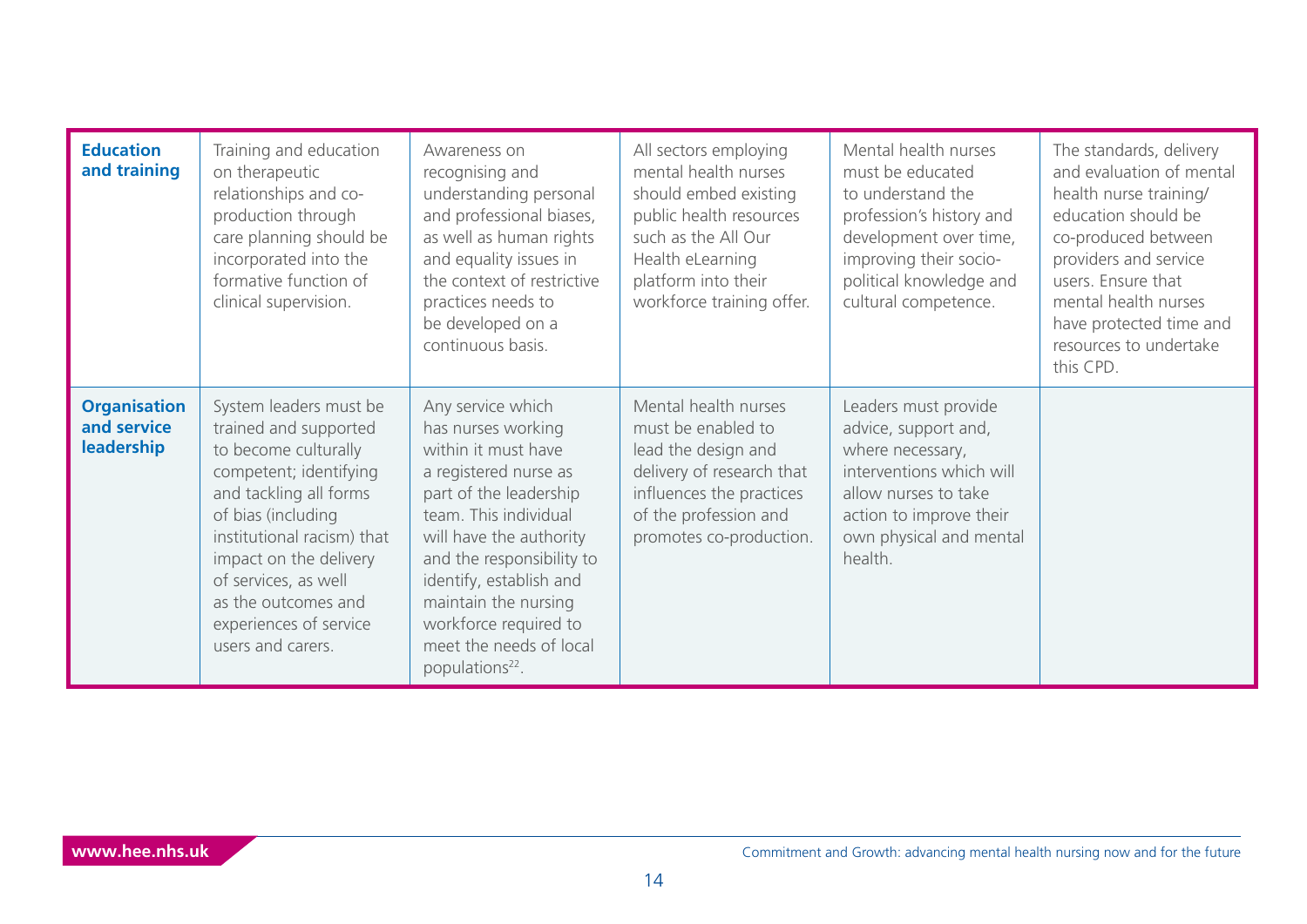| <b>National</b><br><b>bodies</b>         | NHS England must<br>ensure that the voice of<br>mental health nursing is<br>integral to all education<br>and development<br>programmes that impact<br>the profession and the<br>delivery of care.                                                                              | <b>Health Education</b><br>England must develop<br>and expand their<br>national education<br>and training strategies<br>to incorporate socio-<br>political knowledge,<br>cultural competence<br>and a global healthcare<br>awareness of all mental<br>health nurses. | Monitoring of<br>such training and<br>implementation should<br>be included in CQC<br>inspection guidance<br>under regulations 18(2)<br>(a)23 and $10(2)(c)24$ .                                                            |                                                                                                                                                                                                                              |                                                                                                                                                                                                                                                                                                                                                                                                                                                                                                                 |
|------------------------------------------|--------------------------------------------------------------------------------------------------------------------------------------------------------------------------------------------------------------------------------------------------------------------------------|----------------------------------------------------------------------------------------------------------------------------------------------------------------------------------------------------------------------------------------------------------------------|----------------------------------------------------------------------------------------------------------------------------------------------------------------------------------------------------------------------------|------------------------------------------------------------------------------------------------------------------------------------------------------------------------------------------------------------------------------|-----------------------------------------------------------------------------------------------------------------------------------------------------------------------------------------------------------------------------------------------------------------------------------------------------------------------------------------------------------------------------------------------------------------------------------------------------------------------------------------------------------------|
| <b>Integrated</b><br><b>Care Systems</b> | There is a need to<br>develop operational<br>processes that enable<br>mental health nurses<br>to review, develop and<br>adapt the structure<br>and delivery of services<br>(i.e. practice and time<br>priorities), in direct<br>response to the needs of<br>local populations. | Dilution of the nursing<br>role is becoming evident<br>in many areas of service<br>provision. The 'Nurse'<br>title needs to be in every<br>nurse designation to<br>ensure the profession is<br>valued and developed.                                                 | Work in partnership<br>with Health Education<br>England and higher<br>education institutions<br>to develop and deliver<br>evidence based learning,<br>aligned to the needs of<br>their local workforce and<br>populations. | Actively promote and<br>support mental health<br>nurses in evaluating and<br>embedding research<br>recommendations that<br>influence and promote<br>co-production and<br>personal recovery within<br>mental health services. | System wide action is<br>required to accelerate and<br>support mental health<br>nurses to strengthen their<br>practice and leadership<br>in addressing the<br>biopsychosocial health<br>of local populations.<br>Commissioners of mental<br>health services should<br>build upon outcomes<br>measures which focus on<br>physical health issues as<br>detailed in the <i>'Improving</i><br>the physical health of<br>people with mental<br>health problems: Actions<br>for mental health nurses'<br>publication. |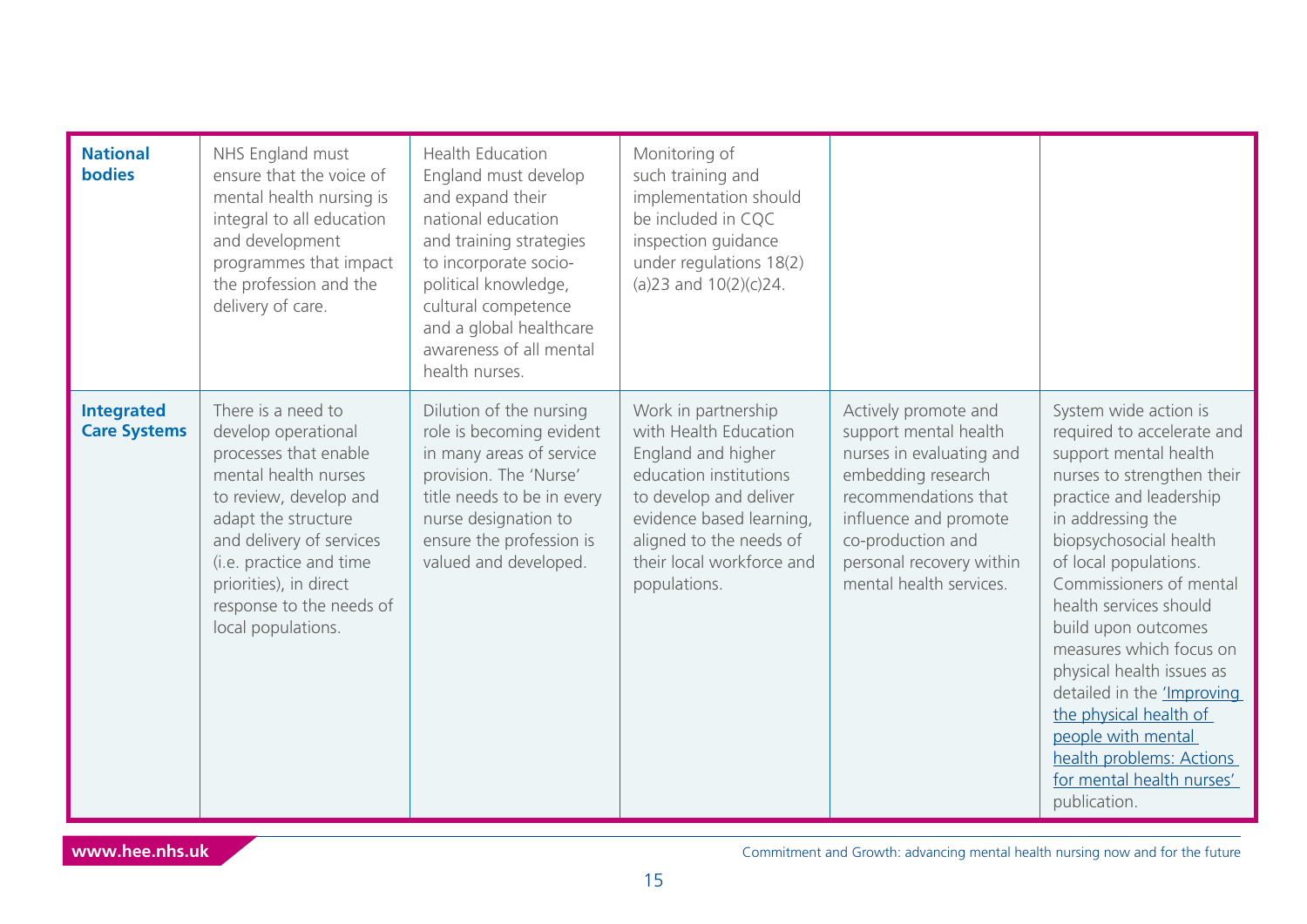<span id="page-15-0"></span>

### **Theme 2: Unite, engage and overcome - addressing inequalities through diversity and inclusion**

#### **Recommendation 4**

**Mental health nurses must prioritise their focus on addressing health inequalities for the population that they serve, improving access to services for people from all backgrounds by developing culturally competent practices.**

Evidence suggests that a wide range of factors can affect accessibility, quality, and therapeutic relationships in mental health car[e23:](#page-34-0) for example, people from Black and ethnic minority backgrounds may be less likely to recognise and accept mental health problems and may not receive culturally sensitive care when they attempt to access it $24$ ,  $25$ . Although this review places a renewed focus on the issues of race inequalities in mental health care and the under-representation of ethnic minorities across mental health nursing, we cannot forget about the multiple issues of intersectionality within our local populations.

For example, the final report of the Independent Review of the Mental Health Act 1983 highlighted that "LGBTQ+ patients also reported being stigmatised and not having their needs addressed"[26.](#page-34-0) The discrimination experienced by asylum seekers and refugees as well as Gypsy, Roma and Traveller communities is highlighted by the RCN, who further state:

"There is little recognition of the mental health needs of Eastern European communities alongside perinatal mental health issues. The proposed reforms say little about promoting the mental health of men."<sup>27</sup>

The mental health nursing workforce should prioritise their focus on addressing health inequalities, building cultural competence for the populations that they serve. Greater action is required to ensure that there is equitable access and uptake of key public health interventions and physical health services for people with serious mental illness, across the lifespan.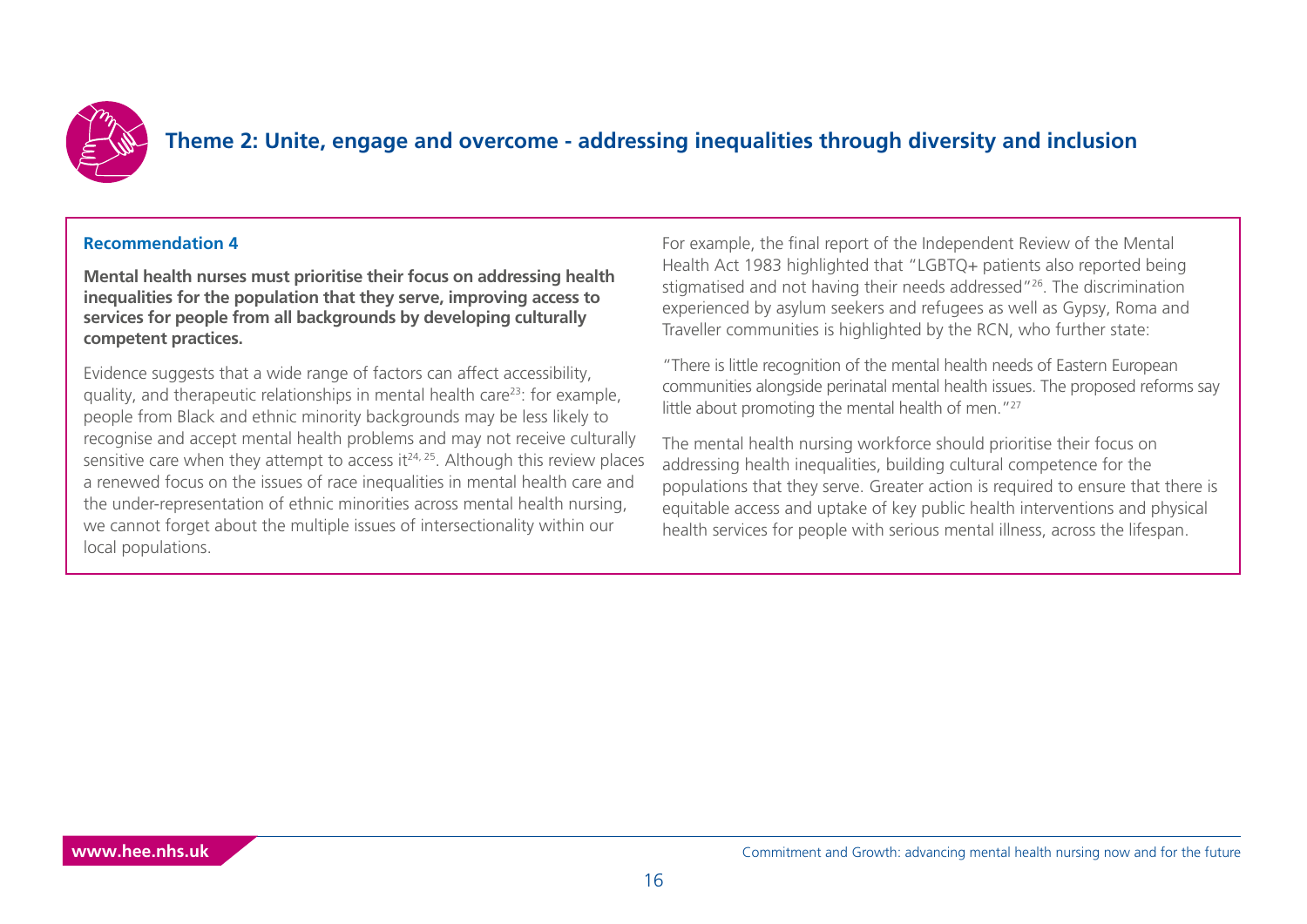#### <span id="page-16-0"></span>**Recommendation 5**

**All mental health nursing roles must be representative of local populations, while valuing the strength of ethnic diversity at all career levels.**

All three T&F groups highlighted the specific issues of equality and diversity across the mental health nursing workforce and within services for people with serious mental illness. The 2006 review of mental health nursing called for the profession to be culturally and ethnically representative of local populations<sup>28</sup>. Where many services have improved the diversity of their nursing workforce, there remain clear disparities within the most senior clinical and non-clinical nursing roles.

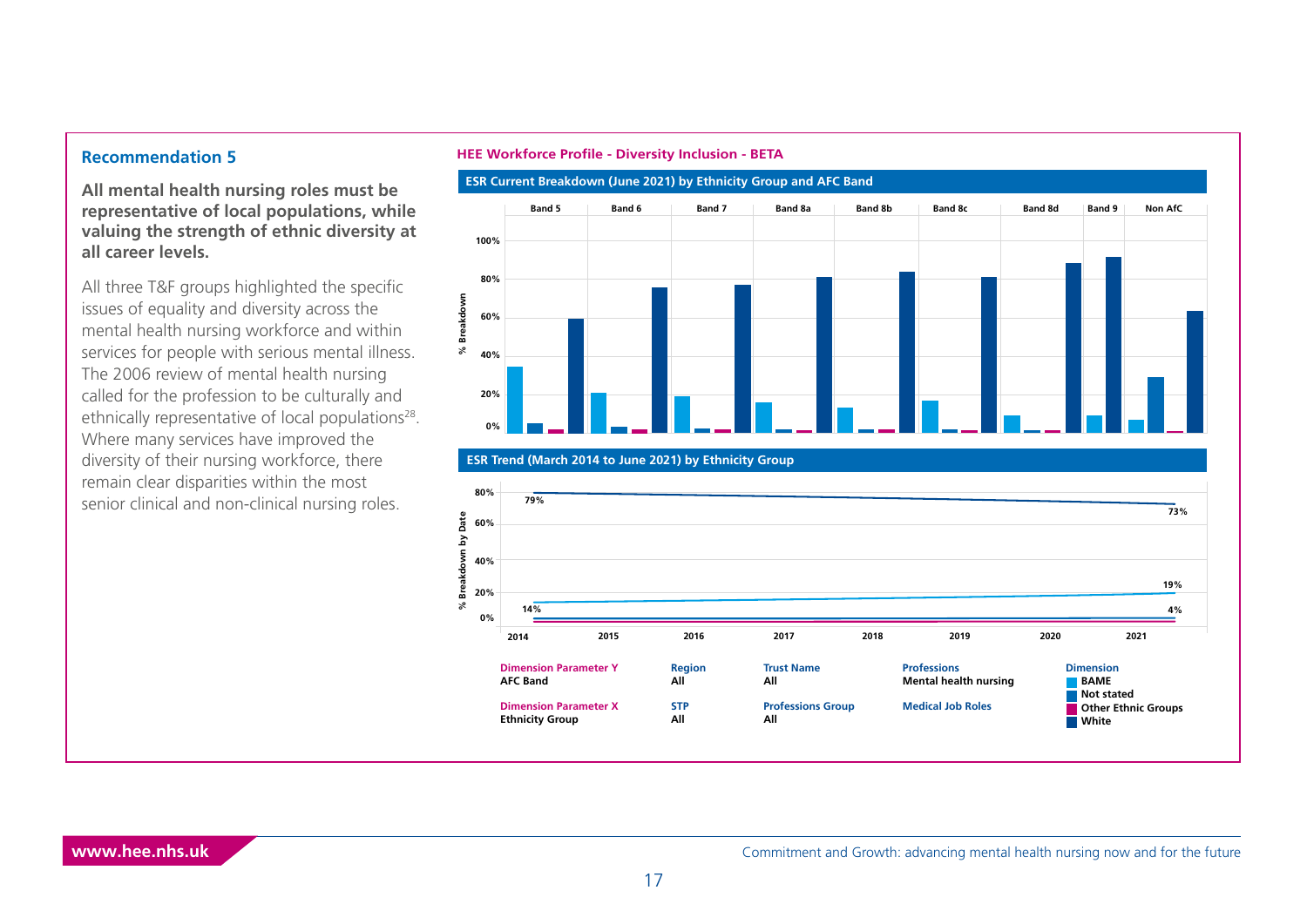#### <span id="page-17-0"></span>**Recommendation 5 (continued)**

People from ethnic minority backgrounds are significantly over-represented in terms of the number of people detained under the Mental Health Act yet under-represented within the statutory roles set out in the Mental Health Act (i.e., Approved Mental Health Professional and Approved Clinician)<sup>29</sup>.

Diversity in a nursing team enables a broad range of opinions and abilities to be used and shared in a collective manner, which creates better patient outcomes<sup>[30, 31, 32](#page-34-0)</sup>. It can allow for many other benefits to prevail such as: a personal understanding and experience of different cultures on the part of some team members towards both colleagues and service users, being able to speak different languages and fully appreciate the needs of individuals from certain cultural and religious backgrounds and identify certain needs or issues that may arise with age or residency<sup>29</sup>.

There is a body of evidence that suggest that inclusion of issues around diversity in nurse education is important, and as outlined below is acutely important in the field of mental health nursing leadership:

- Leaders of all backgrounds and ethnicities must understand and accept that such disparities do exist<sup>30</sup>; leaders should also seek to confront implicit bias $333$ .
- Diverse candidates should be recruited at every level<sup>30,34</sup>.
- Mentoring programmes can be a source of inspiration for example, to nurses looking to take on a leadership role in the future<sup>30,33</sup>.
- Practice development has been promoted as an approach to develop a person-centred culture that enables professional development through participation, learning and empowerment<sup>35</sup>.

The literature also highlights the role of leader inclusiveness in diverse teams<sup>36</sup>, and the use of role modelling and clinical teaching to influence the professional development of nursing staff<sup>37</sup>. Similarly, models of transformational and distributed leadership are found to be highly congruent with mental health nursing values, yet the literature suggests it is a type of leadership more often desired than experienced<sup>[38](#page-35-0)</sup>.

Health and social care providers and Higher Education Institutes of nurse education and training must strive to ensure that the mental health workforce reflects the local populations it serves. An intersectional approach can be used to improve recruitment and retention of students and staff. This action will also support the workforce to foster greater trust with mental health service users, their families, and carers in accessing their services.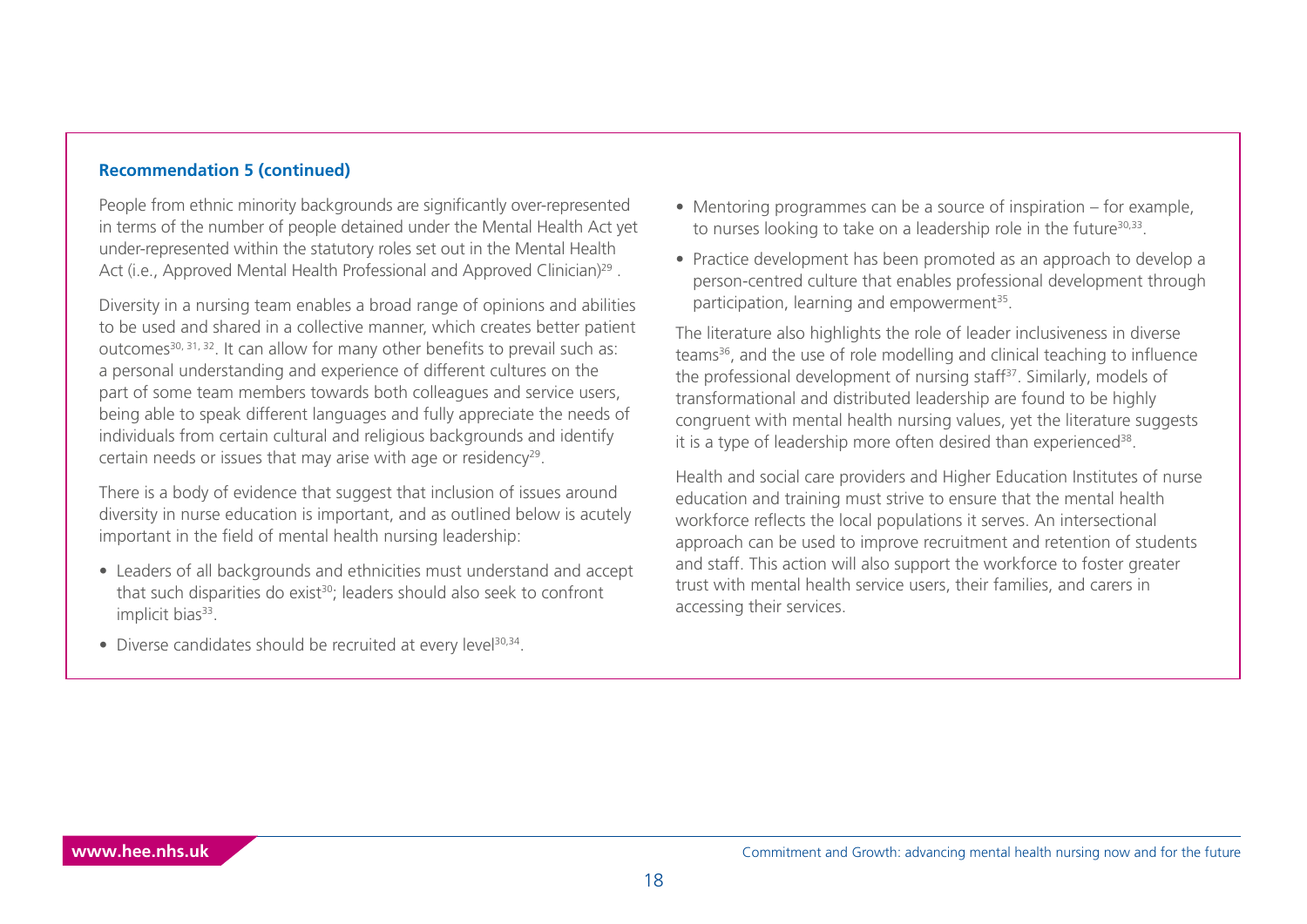

# **How and where - unite, engage and overcome**

| <b>Clinical</b><br>practice       | Mental health<br>nurses and providers<br>should prioritise their<br>engagement with<br>socially excluded/<br>inclusion health groups<br>to improve access<br>and outcomes for<br>these underserved<br>communities. | All mental health services<br>must have a mental<br>health nursing workforce<br>that is representative of<br>their local populations.                                                                                                     | Developing cultural<br>competence must be<br>a central tenet of all<br>mental health nursing<br>practices and policies.<br>Clear and measurable<br>outcomes must be<br>established so we know<br>when this has been<br>achieved. | Employers must use<br>positive action to ensure<br>mental health nursing<br>staff are recruited from<br>ethnic minority groups at<br>every level of the career<br>ladder, ensuring that<br>diversity within nursing is<br>supported and developed. | Through positive action,<br>recruitment policies must<br>ensure that interview<br>panels have processes in<br>place to ensure biases<br>can be meaningfully<br>challenged. |
|-----------------------------------|--------------------------------------------------------------------------------------------------------------------------------------------------------------------------------------------------------------------|-------------------------------------------------------------------------------------------------------------------------------------------------------------------------------------------------------------------------------------------|----------------------------------------------------------------------------------------------------------------------------------------------------------------------------------------------------------------------------------|----------------------------------------------------------------------------------------------------------------------------------------------------------------------------------------------------------------------------------------------------|----------------------------------------------------------------------------------------------------------------------------------------------------------------------------|
| <b>Research and</b><br>evaluation | Mental health nurses<br>must be supported<br>to develop culturally<br>competent research tools<br>and models.                                                                                                      | Mental health nurses<br>must be enabled to<br>lead the design and<br>delivery of research<br>that influences the<br>practices of the<br>profession, diversity of<br>representation within the<br>workforce and promotes<br>co-production. |                                                                                                                                                                                                                                  |                                                                                                                                                                                                                                                    |                                                                                                                                                                            |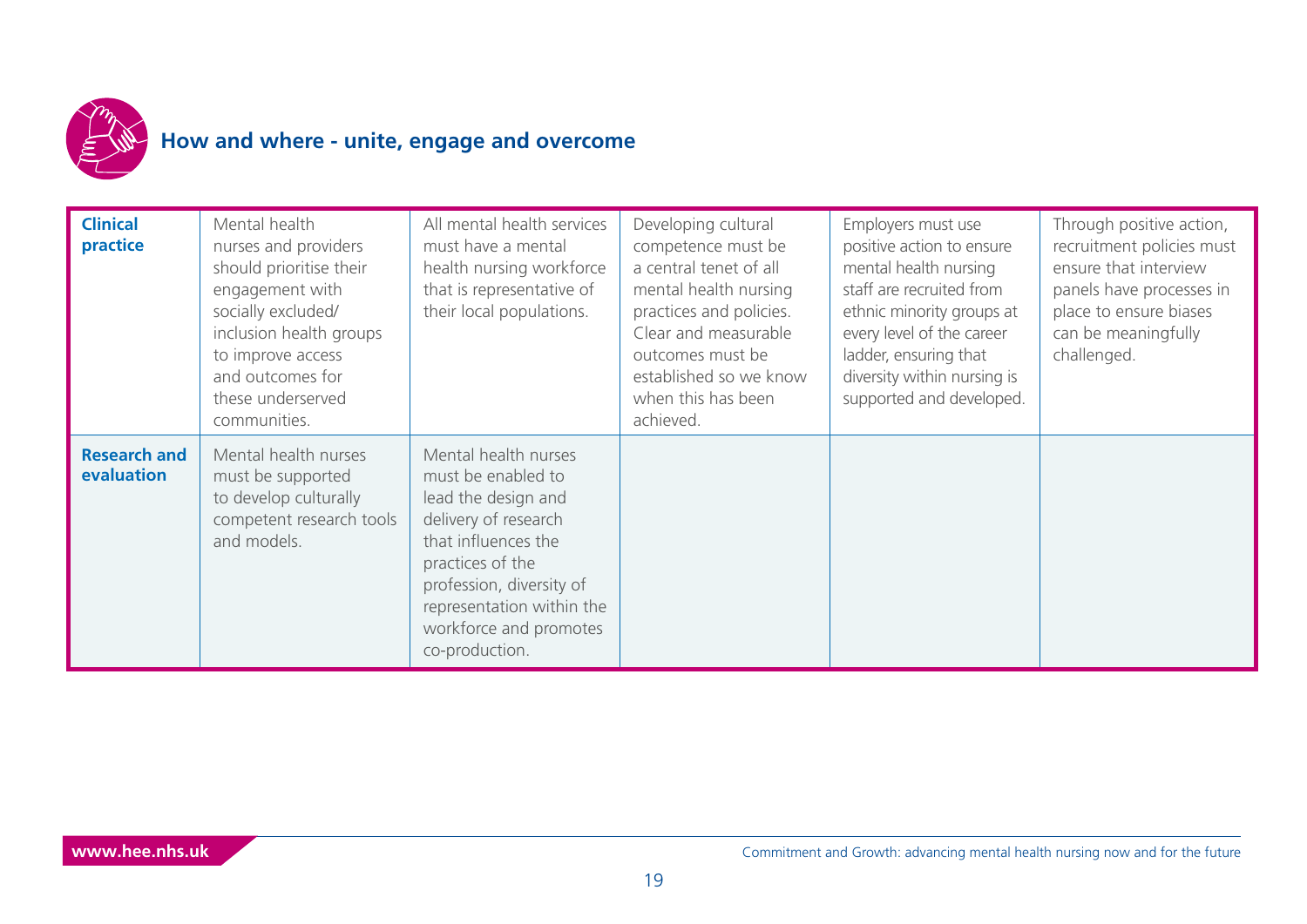| <b>Organisation</b><br>and service<br>leadership | Nursing strategy and<br>governance processes<br>must enable and<br>promote cultural<br>competence within<br>and across the nursing<br>workforce.                                                                                                         | Leaders of all<br>backgrounds and at<br>all system levels must<br>understand and accept<br>that such disparities of<br>ethnicity and race do<br>exist; leaders should also<br>seek to understand and<br>manage conscious and<br>unconscious biases. | Internationally<br>recruited nurses must<br>be acknowledged<br>for the meaningful<br>skills, knowledge and<br>experiences they bring<br>to the profession. More<br>must be done to ensure<br>leaders explicitly value<br>these multi-cultural<br>contributions. | Mental health<br>nurses and providers<br>should prioritise their<br>engagement and<br>support the delivery of<br>the NHS Core20PLUS5<br>health inequalities<br>national programme. |  |
|--------------------------------------------------|----------------------------------------------------------------------------------------------------------------------------------------------------------------------------------------------------------------------------------------------------------|-----------------------------------------------------------------------------------------------------------------------------------------------------------------------------------------------------------------------------------------------------|-----------------------------------------------------------------------------------------------------------------------------------------------------------------------------------------------------------------------------------------------------------------|------------------------------------------------------------------------------------------------------------------------------------------------------------------------------------|--|
| <b>National</b><br><b>bodies</b>                 | Further promote and<br>develop pathways for<br>existing staff to access<br>mental health nurse<br>training who may have<br>otherwise struggled to<br>access self-funded full-<br>time student training<br>due to health, social or<br>financial reasons. | More must be done<br>to develop a clear and<br>flexible career pathway/<br>programme for mental<br>health nurses as<br>Approved Clinicians,<br>promoting diversity and<br>inclusion within and<br>across leadership roles.                          |                                                                                                                                                                                                                                                                 |                                                                                                                                                                                    |  |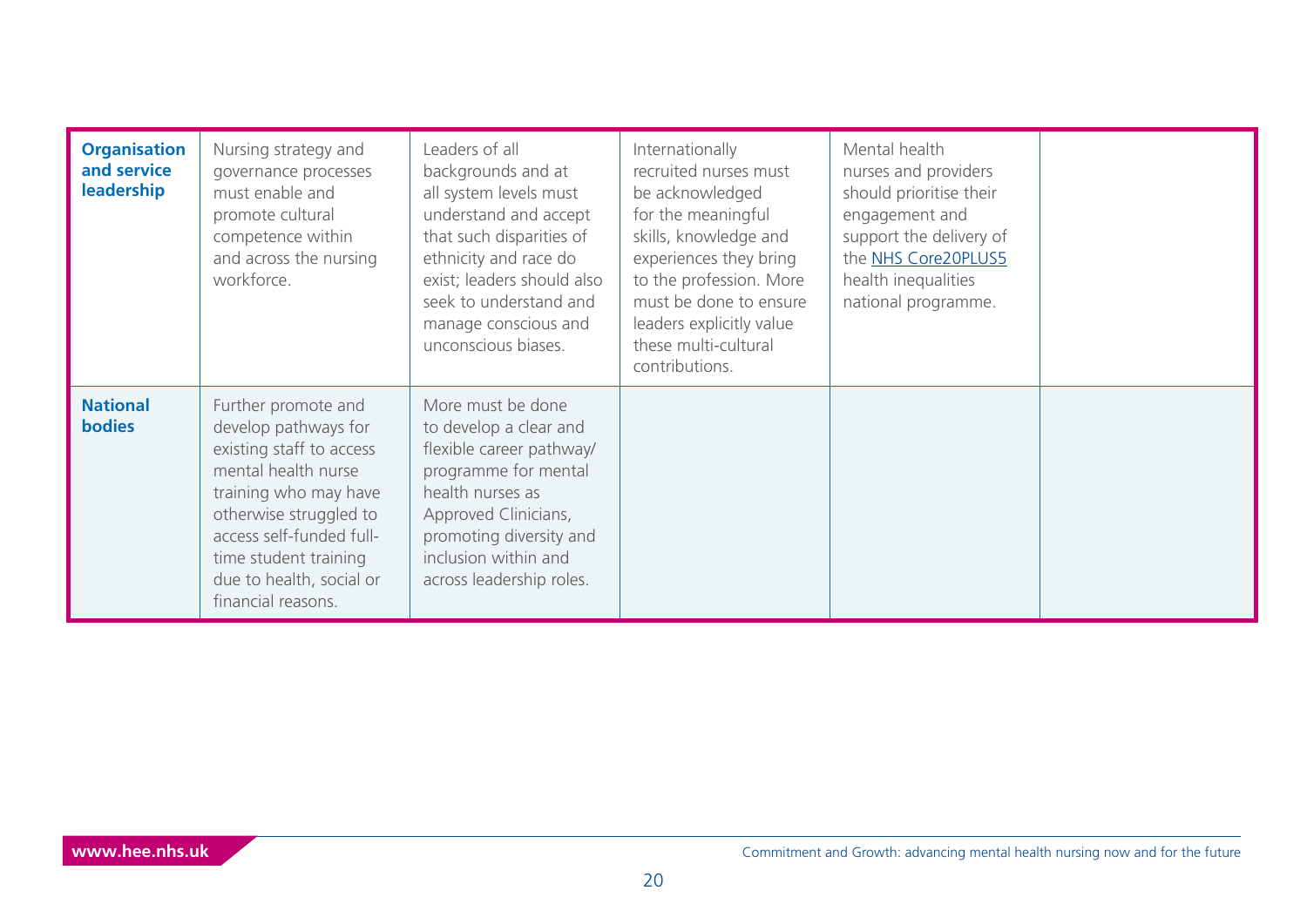| <b>Integrated</b><br><b>Care Systems</b> | More must be done<br>for organisations in the<br>form of community<br>engagement, to connect<br>within and across the<br>diversity of their local<br>populations, attracting<br>more people to mental<br>health nursing. | ICS and health and care<br>providers should ensure<br>that they are offering a<br>wider range of initiatives<br>to local populations to<br>attract them to a career<br>in mental health nursing<br>in their organisation<br>such as community<br>engagement, work<br>experience opportunities<br>and apprenticeships. |  |  |  |
|------------------------------------------|--------------------------------------------------------------------------------------------------------------------------------------------------------------------------------------------------------------------------|-----------------------------------------------------------------------------------------------------------------------------------------------------------------------------------------------------------------------------------------------------------------------------------------------------------------------|--|--|--|
|------------------------------------------|--------------------------------------------------------------------------------------------------------------------------------------------------------------------------------------------------------------------------|-----------------------------------------------------------------------------------------------------------------------------------------------------------------------------------------------------------------------------------------------------------------------------------------------------------------------|--|--|--|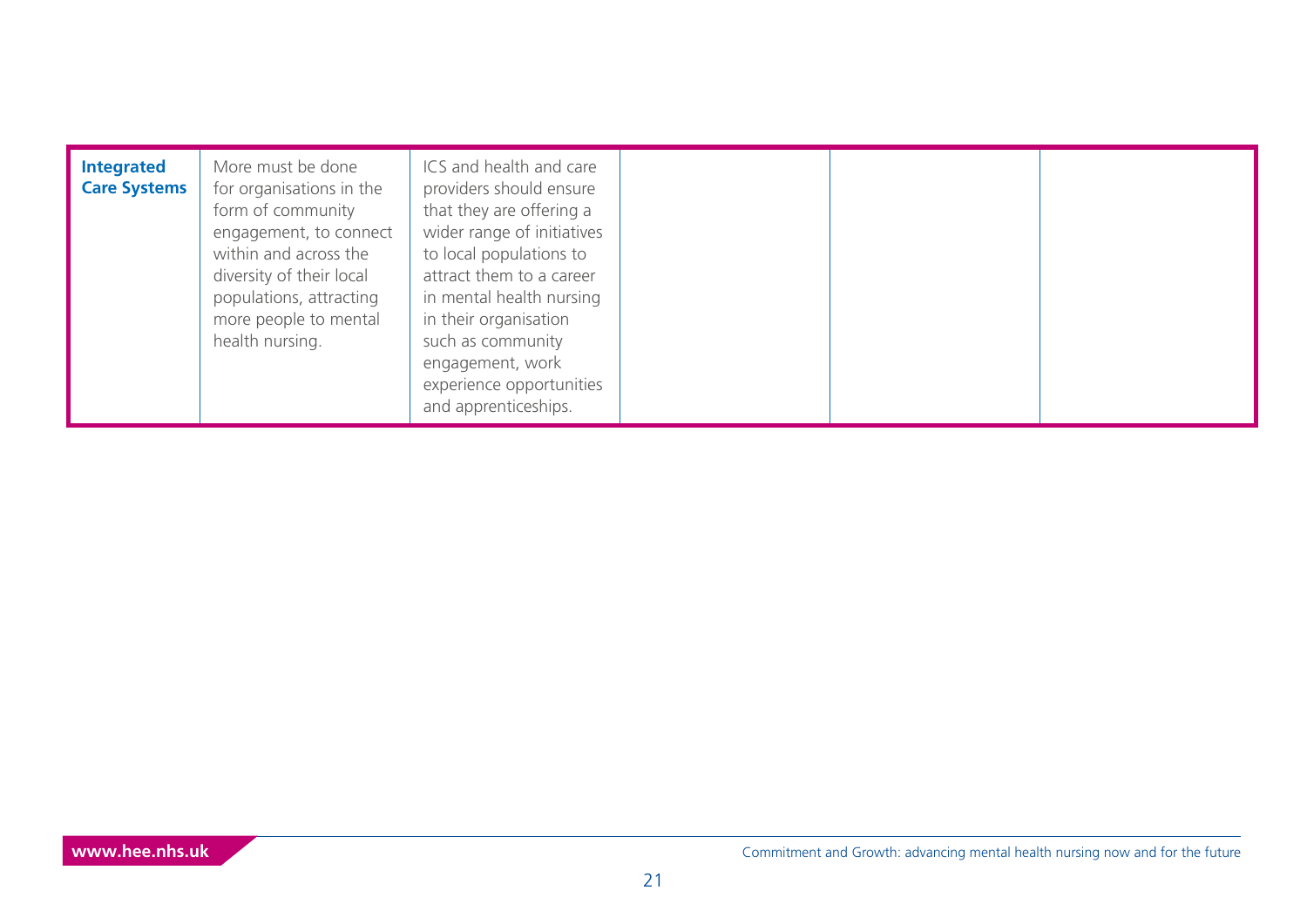<span id="page-21-0"></span>

### **Theme 3: Implement, evaluate and discover - mental health nurses as leaders in research**

#### **Recommendation 6**

**Mental health nurses as clinical academics and implementation scientists must be developed in every NHS mental health care provider organisation in England, underpinned by nationally standardised capabilities and a careers development framework.**

Change management and the implementation of change in health and social care were core areas of discussion across the T&F groups, as despite the ambitions of the 2006 review of mental health nursing<sup>39</sup> many of the recommendations were not embedded in organisational policy and practice. The lack of an evidence based implementation plan and a lack of strategic nursing leadership in many mental health trusts hampered implementation<sup>40</sup>.

Mental health nurses report rarely getting involved in developing the evidence-base that influences and shapes their practice. Mental health nurses are often reluctant to fully engage with change processes, seen as something done to them rather than with or by them.

Attention is required from researchers to enhance and evaluate the impact of policy implementation on the quality of care provided<sup>41</sup>. Nurses with research expertise and knowledge not only advance knowledge and theory but can implement and evaluate best practice, policy and organisational change to improve service user and patient outcomes [42.](#page-35-0)

The ambition to grow the mental health nursing workforce to be more research active has not come to fruition. Clear and applied understanding of the clinical academic or nurse researcher role remains scarce across many provider organisations. There is a paucity of evidence focusing on the role of mental health nurses as implementation scientists or practitioners. The available literature makes the following points about the key factors that influence the implementation of such roles:

- Motivation to implement or adopt an innovation appears to be influenced by a return on investment<sup>[43](#page-35-0)</sup> – for example, improved patient outcomes
- Organisational infrastructure for example, financial or managerial constraints – can be a barrier to implementation<sup>42, 44</sup>
- Adequate training, support, and allocation of resources are cited as key factors influencing the successful implementation of new practice<sup>42</sup>
- The use of strategies such as timelines, checklists, and feedback may also facilitate successful uptake<sup>[45](#page-35-0)</sup>
- The working environment may need to change to ensure that nurses are given the time to learn and improve their practice<sup>46</sup>.

The introduction and development of mental health nurses as clinical academics and implementation scientists should help to overcome the barriers to successful and sustainable change in provider organisations and across mental health services.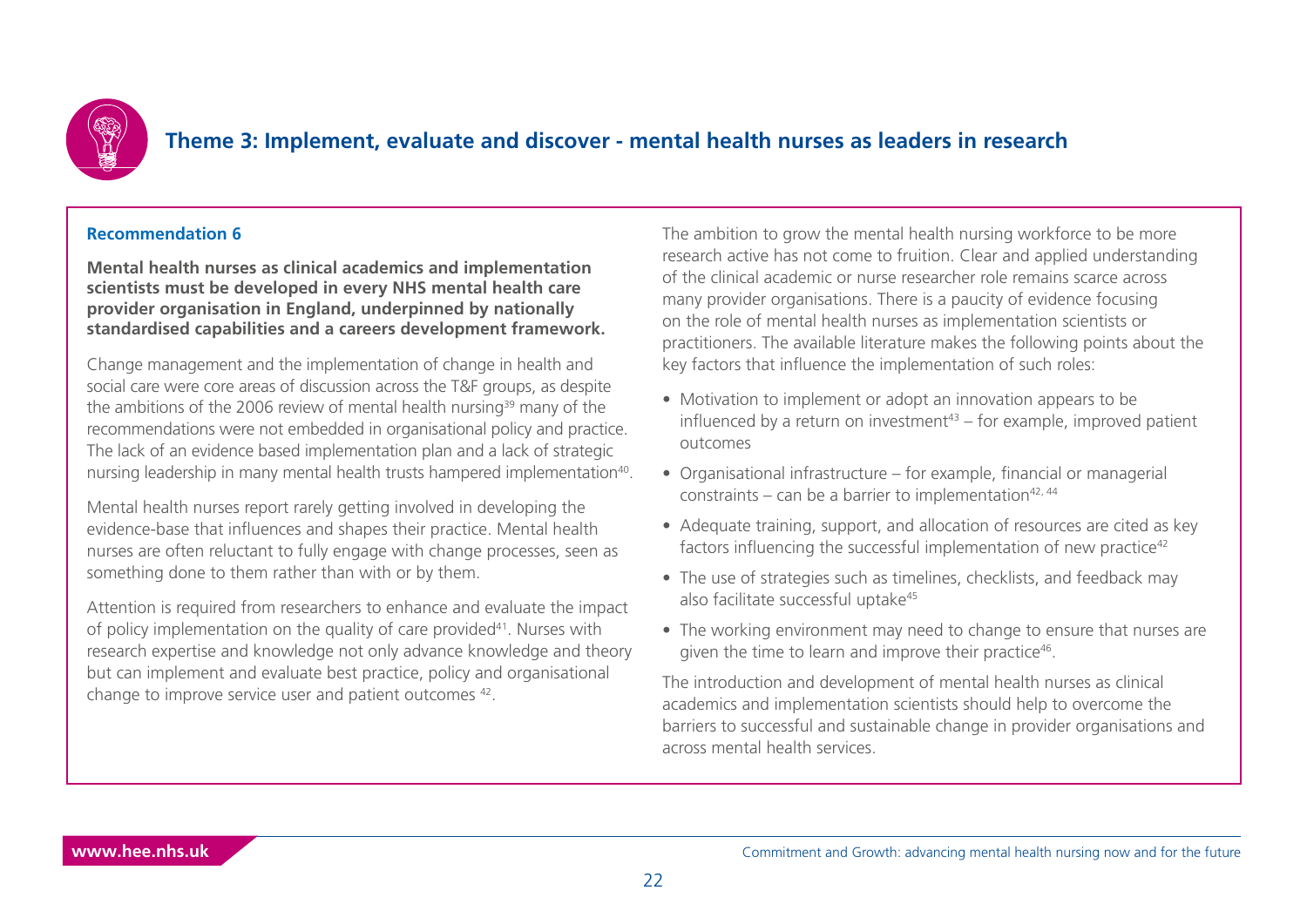

## **How and where - implement, evaluate and discover**

| <b>Clinical</b><br>practice       | All mental health services<br>and organisations must<br>have clinical academic<br>and/or implementation<br>scientist roles, at all<br>levels of mental health<br>nursing (i.e. level 5-9).                                                         | To establish and<br>embed clear career<br>development pathways<br>for mental health nurse<br>clinical academics<br>and implementation<br>scientists (i.e. National<br>Institute of Health<br>Research). Awareness<br>and promotion of this<br>career pathway should<br>begin at recruitment and<br>training of nurses. |                                                                                                                                                                                                                                    |  |
|-----------------------------------|----------------------------------------------------------------------------------------------------------------------------------------------------------------------------------------------------------------------------------------------------|------------------------------------------------------------------------------------------------------------------------------------------------------------------------------------------------------------------------------------------------------------------------------------------------------------------------|------------------------------------------------------------------------------------------------------------------------------------------------------------------------------------------------------------------------------------|--|
| <b>Research and</b><br>evaluation | All research that has<br>an impact on service<br>users and/or carers,<br>must be co-produced at<br>the point of planning,<br>implementing and<br>publishing. This<br>should be reflected in<br>relevant strategies and<br>organisational policies. | The development and<br>evaluation of tools and<br>models that measure<br>and/or assess the<br>therapeutic relationship,<br>co-production and care<br>planning, must be a<br>research priority for<br>mental health nursing.                                                                                            | Mental health nurses<br>must be enabled to lead<br>the design and delivery<br>of multi-professional<br>research that influences<br>healthcare delivery and<br>improved outcomes for<br>service users, carers and<br>wider society. |  |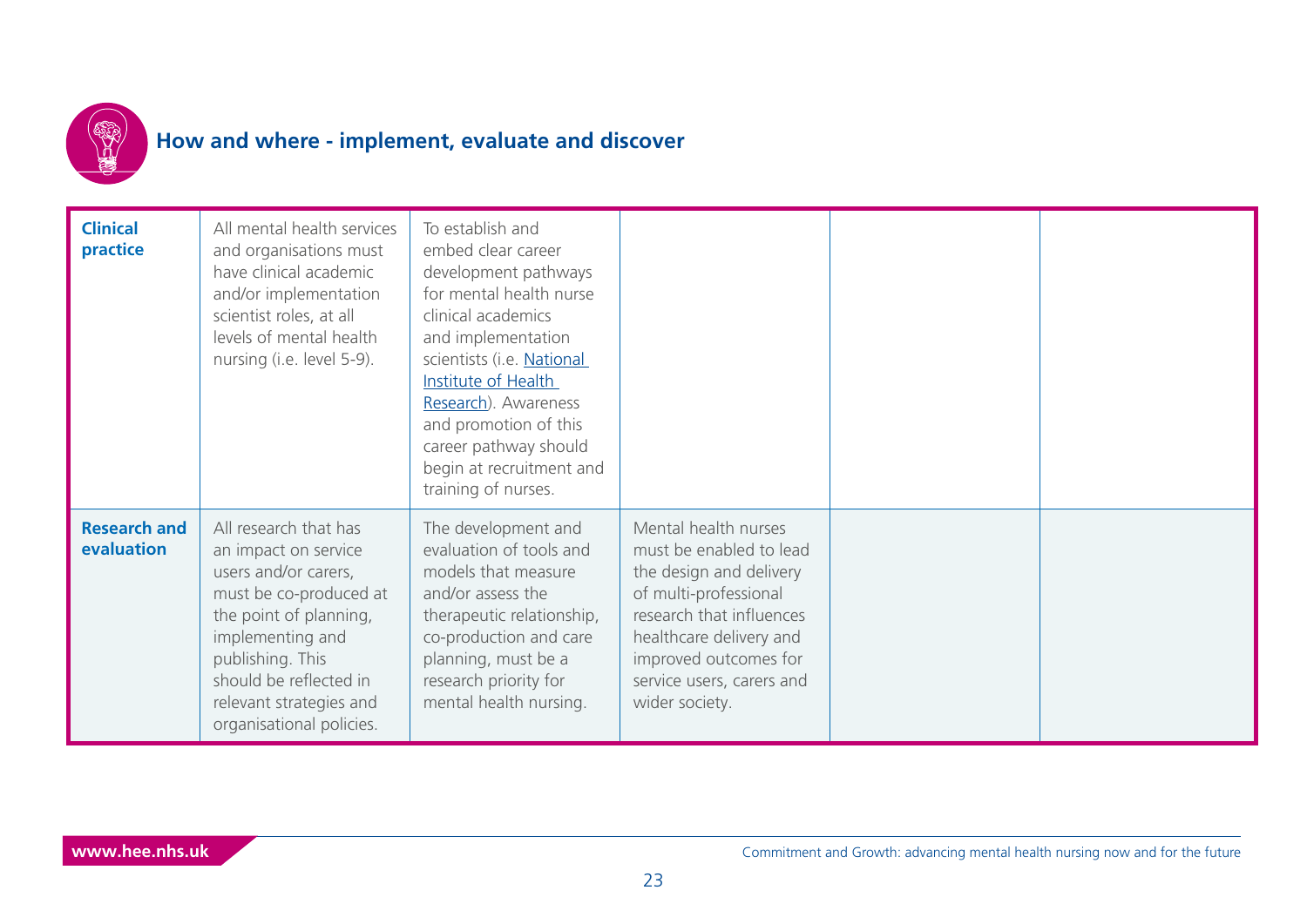| <b>Education</b><br>and training                 | Education providers and<br>NHS organisations must<br>ensure mental health<br>nurses at all career<br>stages and levels have<br>the appropriate skills and<br>competencies to deliver<br>and lead research in<br>practice. | Research and<br>Development teams<br>should aim to offer<br>student placements<br>to nurses, with<br>opportunities to<br>shadow and undertake<br>research as part of their<br>professional education.                                                      | Executive nurses need<br>to be offered training,<br>support and mentorship<br>to gain confidence in<br>providing research and<br>development leadership<br>in organisations.     |                                                                                                                                                                                                                                                                       |  |
|--------------------------------------------------|---------------------------------------------------------------------------------------------------------------------------------------------------------------------------------------------------------------------------|------------------------------------------------------------------------------------------------------------------------------------------------------------------------------------------------------------------------------------------------------------|----------------------------------------------------------------------------------------------------------------------------------------------------------------------------------|-----------------------------------------------------------------------------------------------------------------------------------------------------------------------------------------------------------------------------------------------------------------------|--|
| <b>Organisation</b><br>and service<br>leadership | Nursing strategies must<br>set out to explicitly<br>value the contribution<br>of research in clinical<br>practice and professional<br>development; it must not<br>be seen as an add-on to<br>existing nursing practices.  | Research must become<br>integral to the role of<br>the mental health nurse.<br>Disparities between<br>mental health nurses<br>and multi-disciplinary<br>colleagues in the<br>prioritisation of research<br>must be addressed within<br>services and teams. | Mental health nurses<br>must be recognised as<br>clinical academics in their<br>terms and conditions<br>of employment; there<br>must be parity with their<br>medical colleagues. | Job descriptions must<br>be developed to enable<br>services to embed these<br>roles into workforce<br>planning. HEIs and NHS<br>organisations should work<br>in partnership to develop<br>and establish joint<br>appointments in research,<br>education and practice. |  |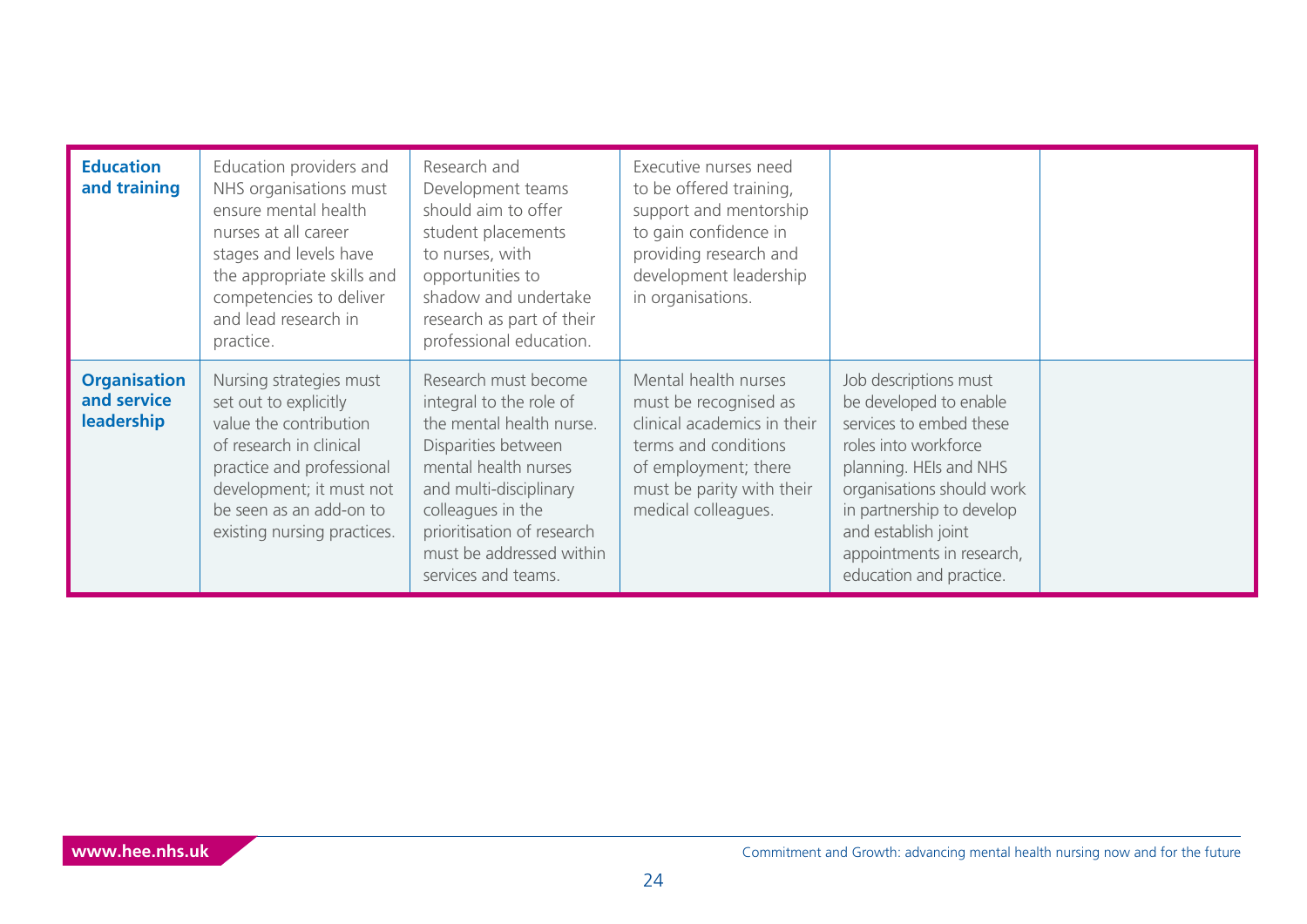| <b>National</b><br><b>bodies</b>                  | HEE and partner<br>organisations must set<br>out to develop a guide/<br>information resource<br>specifically for chief<br>nurses, clinical directors<br>and HR departments<br>to cover how mental<br>health nursing roles<br>are implemented and<br>developed. | An evaluation of<br>research culture should<br>be conducted in each<br>organisation and<br>reviewed at board level,<br>nationally benchmarked<br>against other<br>organisations with a<br>view to helping progress.                        | The NMC must<br>provide clarity in<br>their expectations<br>around research for<br>preregistration nurses.<br>Current messaging does<br>not go far enough to<br>prioritise research as a<br>core pillar of nursing<br>practice.                     | Clinical commissioning<br>groups should ensure<br>the nurse-led research<br>aligns to population<br>need, so that<br>implementation science<br>leads to impactful<br>evidence based practice.                                                        |                                                                                                                                                                                                                                                                                                   |
|---------------------------------------------------|----------------------------------------------------------------------------------------------------------------------------------------------------------------------------------------------------------------------------------------------------------------|--------------------------------------------------------------------------------------------------------------------------------------------------------------------------------------------------------------------------------------------|-----------------------------------------------------------------------------------------------------------------------------------------------------------------------------------------------------------------------------------------------------|------------------------------------------------------------------------------------------------------------------------------------------------------------------------------------------------------------------------------------------------------|---------------------------------------------------------------------------------------------------------------------------------------------------------------------------------------------------------------------------------------------------------------------------------------------------|
| <b>Integrated</b><br><b>Care Systems</b><br>(ICS) | ICS's to encourage<br>and support nursing<br>executives to lead and<br>deliver the mental health<br>research portfolio within<br>their organisations.                                                                                                          | All commissioning<br>proposals for mental<br>health services should<br>include components<br>for evaluation through<br>ongoing clinically-based<br>research, providing<br>opportunities for nurses<br>to be employed in<br>research roles. | Nurses must be<br>supported by their<br>organisations and the<br>ICS to apply for and<br>contribute to research<br>boards and working<br>groups, ensuring that<br>the voice of nursing is<br>present in all system-wide<br>and large scale studies. | <b>ICSs and NHS</b><br>organisations must<br>actively promote and<br>support mental health<br>nurses in research and<br>knowledge exchange that<br>influence and promote<br>co-production and<br>personal recovery within<br>mental health services. | The chief nurses in<br>provider organisations,<br>regions and integrated<br>care systems, along<br>with deans of university<br>faculties engaged in<br>healthcare education and<br>research should actively<br>implement the CNO<br><b>Strategic Plan for Research</b><br>to support this agenda. |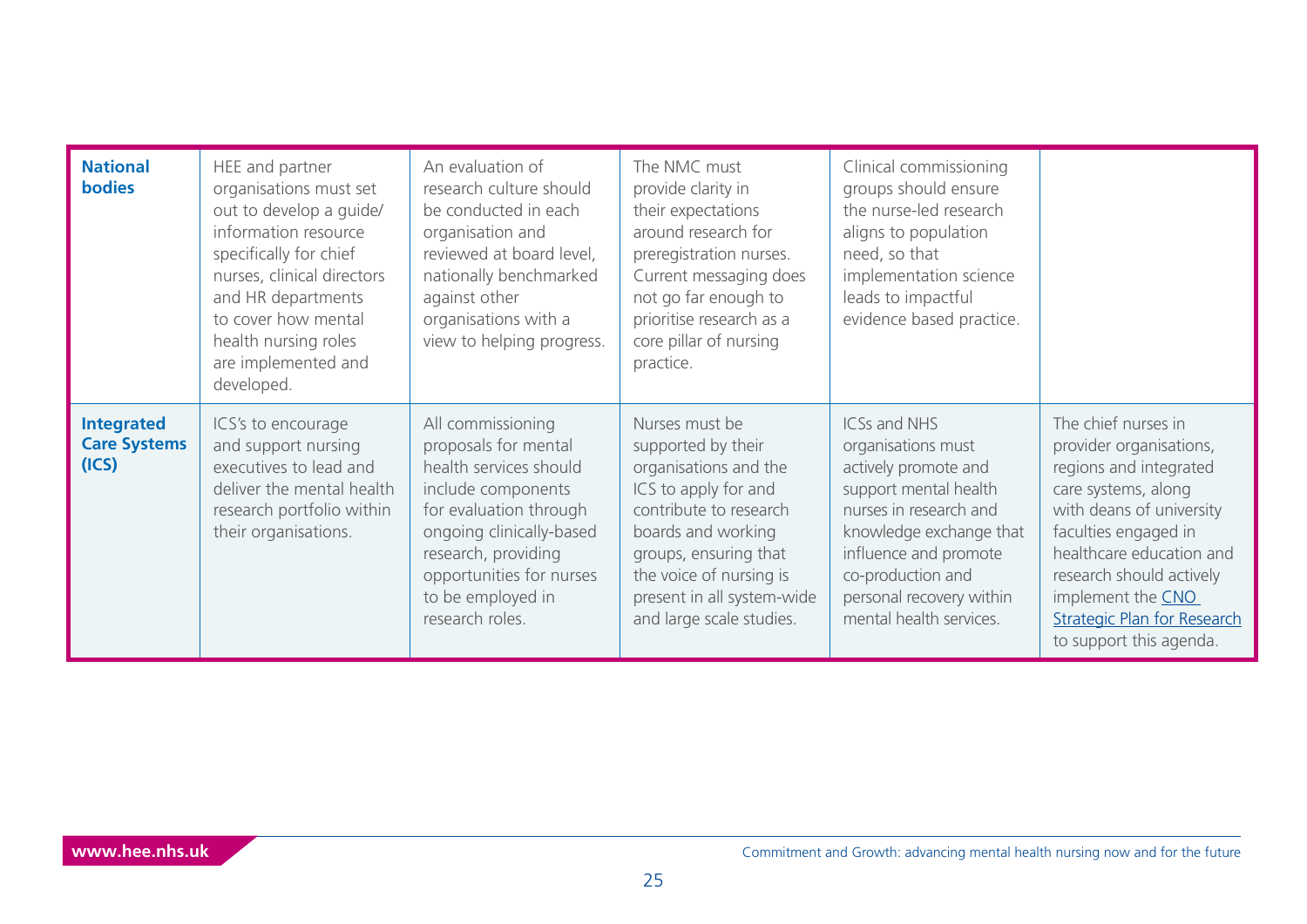

### **Theme 4: Nurture, grow and develop - advancing mental health nursing for the future**

#### **Recommendation 7**

**A renewed focus must be placed to ensure mental health nurses are supported and developed when transitioning from student to newly registered nurse (NRN).**

Work undertaken as part of the HEE Reducing Pre-Registration Attrition and Improving Retention (RePAIR) programme highlights how the first two years post registration are among the most challenging times for NRN. Based on poor experiences in the workplace, NRN are most likely to leave the profession of mental health nursing during this time.

When a nurse first qualifies, this is a time of extreme stress and pressure. The transition from student to newly registered nurse is laden with a multitude of new responsibilities and expectations. It is also a time when each nurse must decide where they wish to practice, often informed by limited placement experience.

Organisations should consider a variety of offers, which should include rotational preceptorships, to encourage retention of NRN. Rotational preceptorships ensure that NRN experience in a range of practice areas. With a variety of choice, NRN are better informed to decide which is the best fit for them before committing to a permanent contract, increasing the likelihood that they will remain in the profession and in mental health services.

#### **Recommendation 8**

**Mental health nursing must become a more attractive and accessible profession, with clear career development pathways and opportunities at all levels.** 

It has long been known that, for nurses in mental health, a clear and concise career pathway has been lacking. This can prove to be a barrier, not only to mental health nurses staying in the NHS workforce, but to the overall career development of the profession.

It is also incorrectly linked to 'working up the agenda for change bandings' an inaccurate NHS specific phrase, failing to consider the many mental health nursing colleagues who work in non-NHS settings. Careers development viewed in this 'vertical' sense fails to consider the many mental health nurses who do not wish to progress in terms of promotion. Instead, these nurses may wish to develop their existing clinical skills to provide a higher quality of care for patients.

Post-graduate training for children's mental health is limited and inconsistencies have been noted in terms of quality of training across educational providers. Often aimed at a generic multi-disciplinary student group, whereas a tailored delivery for mental health nurses would be more effective.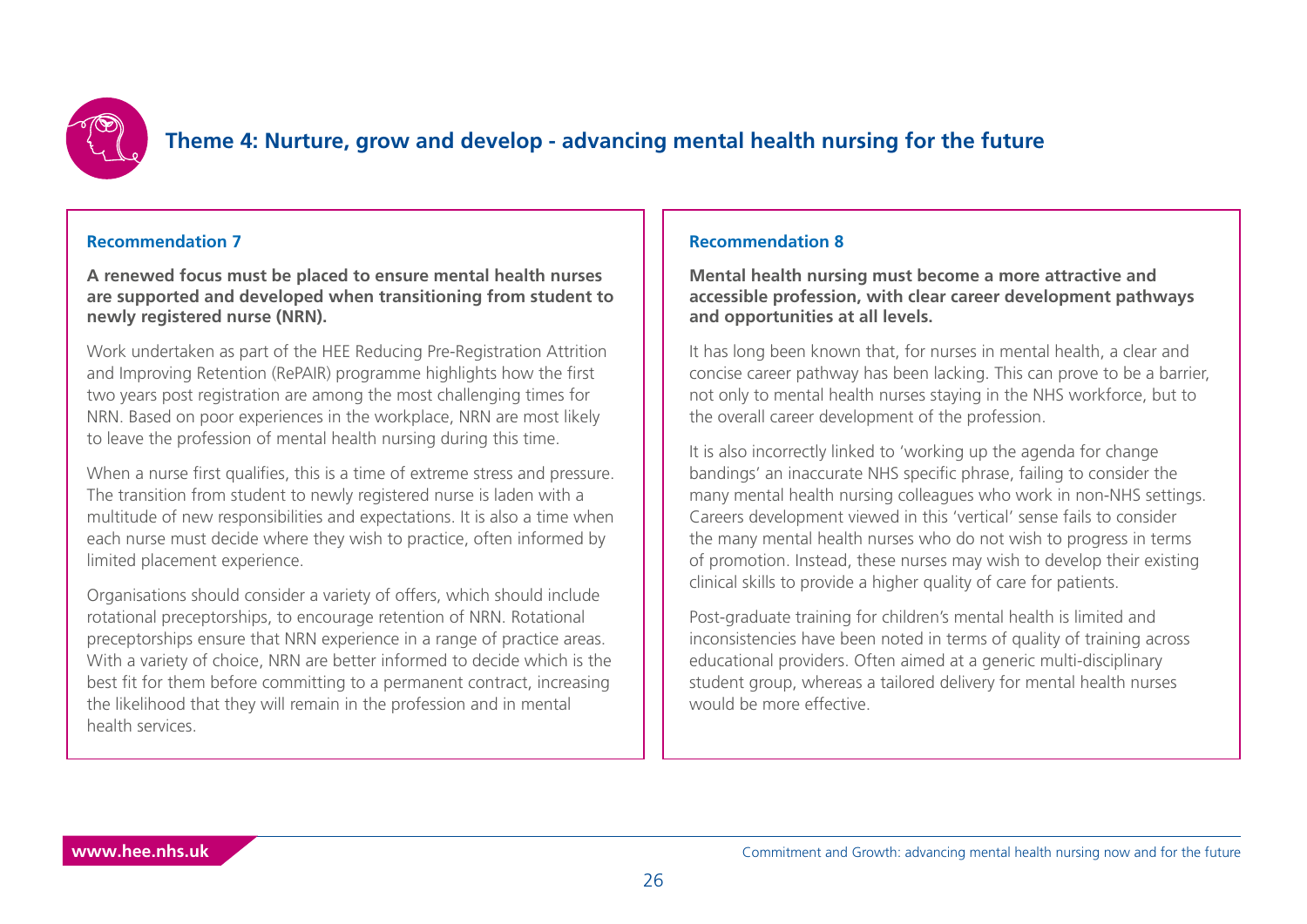<span id="page-26-0"></span>Developing the way we recruit and retain mental health nurses will positively support nurses to remain in the profession. Developing career pathways for mental health nurses must be a priority. This must begin at the very beginning of people's careers. The evidence suggests that nurses leave due to the lack of preceptorship support and for opportunities for experienced nurses to develop in their roles.

Mental health nurses must have nationally available accredited (QiS) training courses attached to key steps in the pathway. This will include courses to ensure competency and skills acquisition in key areas of need for mental health nursing, for instance, working in CYP mental health services<sup>47</sup>.

All will be underpinned by funded development pathways that offer both vertical and horizontal career development including:

- **1.** Investment into preceptorship programmes offering mental health nurses exposure to a variety of clinical and non-clinical settings.
- **2.** The continued development of advanced nurse practitioners (ANP) training packages for mental health nurses.
- **3.** A clear pathway to nurse consultant and approved clinician/ responsible clinician roles, that provides options that include development via qualification achievement, as well as an accredited prior experiential learning and portfolio option.

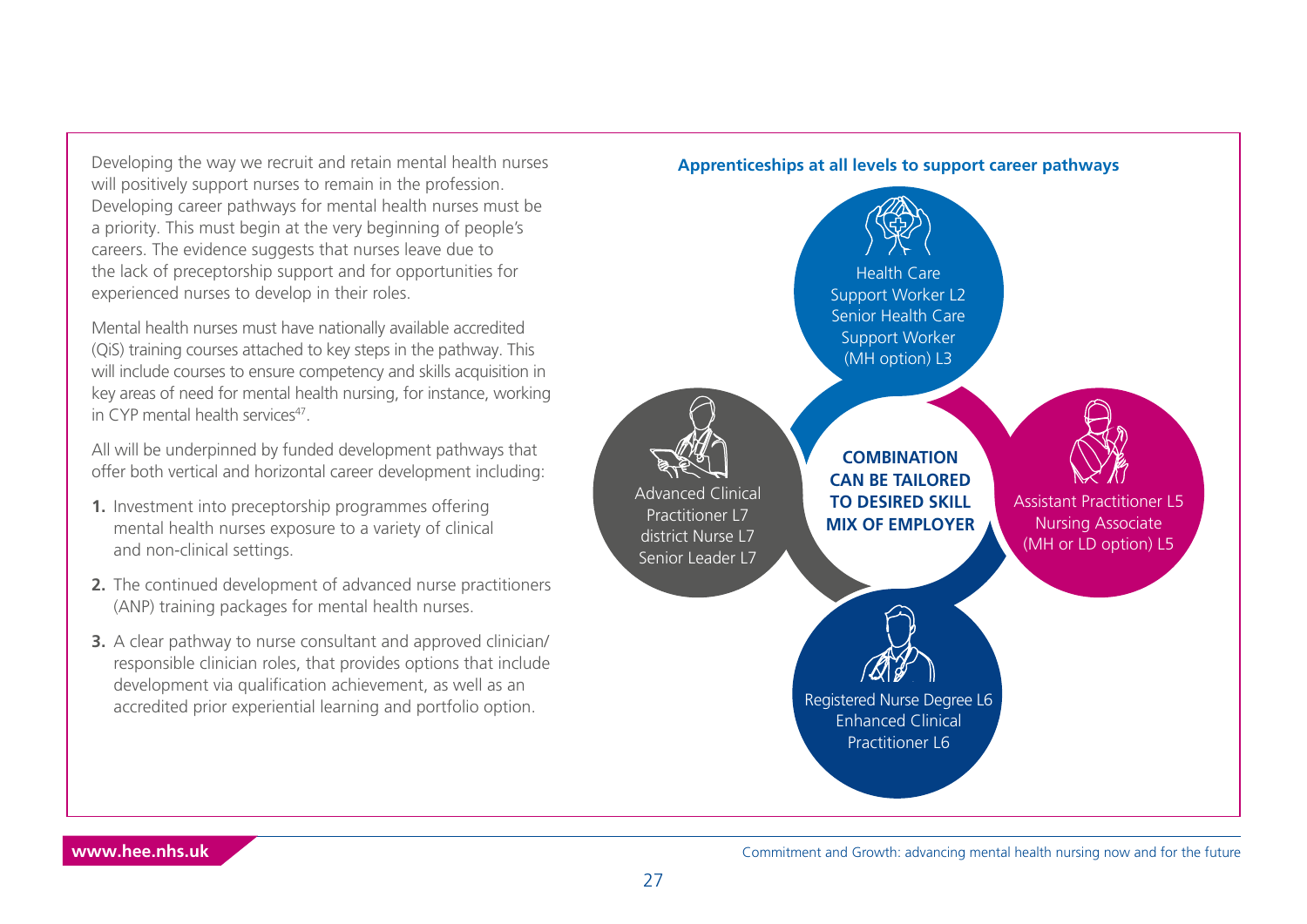

### **How and where - Nurture, grow and develop**

| <b>Clinical</b><br>practice       | All newly registered<br>mental health nurses,<br>and nursing associates<br>will be subject to<br>preceptorship in their<br>first role post registration,<br>as part of a structured<br>career pathway.                                           | All mental health<br>services must ensure<br>that all newly registered<br>nurses have access<br>to a preceptorship<br>programme that equips<br>them with the skills and<br>competencies needed<br>to effectively transition<br>from student to NRN.                                                                                                                                                                       | As part of the<br>preceptorship offer, the<br>diverse and varied needs<br>of the workforce will<br>need to be recognised.<br>The preceptorship<br>offer will need to<br>accommodate to and<br>supports those needs.                                                                                                                                                                                                                               | Employers must ensure<br>that each of their service<br>areas is able to provide<br>this preceptorship option<br>for all NRN. | Employers should also<br>consider how this offer<br>can be expanded to also<br>include international staff<br>and return to practice<br>nurses, to provide support<br>at times of transition. |
|-----------------------------------|--------------------------------------------------------------------------------------------------------------------------------------------------------------------------------------------------------------------------------------------------|---------------------------------------------------------------------------------------------------------------------------------------------------------------------------------------------------------------------------------------------------------------------------------------------------------------------------------------------------------------------------------------------------------------------------|---------------------------------------------------------------------------------------------------------------------------------------------------------------------------------------------------------------------------------------------------------------------------------------------------------------------------------------------------------------------------------------------------------------------------------------------------|------------------------------------------------------------------------------------------------------------------------------|-----------------------------------------------------------------------------------------------------------------------------------------------------------------------------------------------|
| <b>Research and</b><br>evaluation | Mental health nurses<br>must be supported to<br>lead and implement<br>research that will<br>increase the evidence<br>base as relating to good<br>quality preceptorship,<br>that can evidence the<br>core protective factors of<br>this approach. | Nursing Associates<br>are a new element of<br>mental health nursing,<br>and, currently, their full<br>benefit is unknown.<br>Nursing Associates must<br>be supported to develop<br>the evidence base and<br>unique contribution they<br>bring to mental health.<br>They need to clarify their<br>contribution as well as<br>ensure services can have<br>greater clarity of how<br>this role fits within the<br>workforce. | Preparation for work<br>programmes and<br>apprenticeships draws<br>high numbers of<br>candidates from the<br>population local to<br>the employer as well<br>as from the employer<br>itself. This means that<br>the workforce better<br>mirrors the population it<br>serves and also increases<br>workforce diversity.<br>More research is needed<br>to show how this local<br>workforce offer improves<br>mental health nursing<br>and provision. |                                                                                                                              |                                                                                                                                                                                               |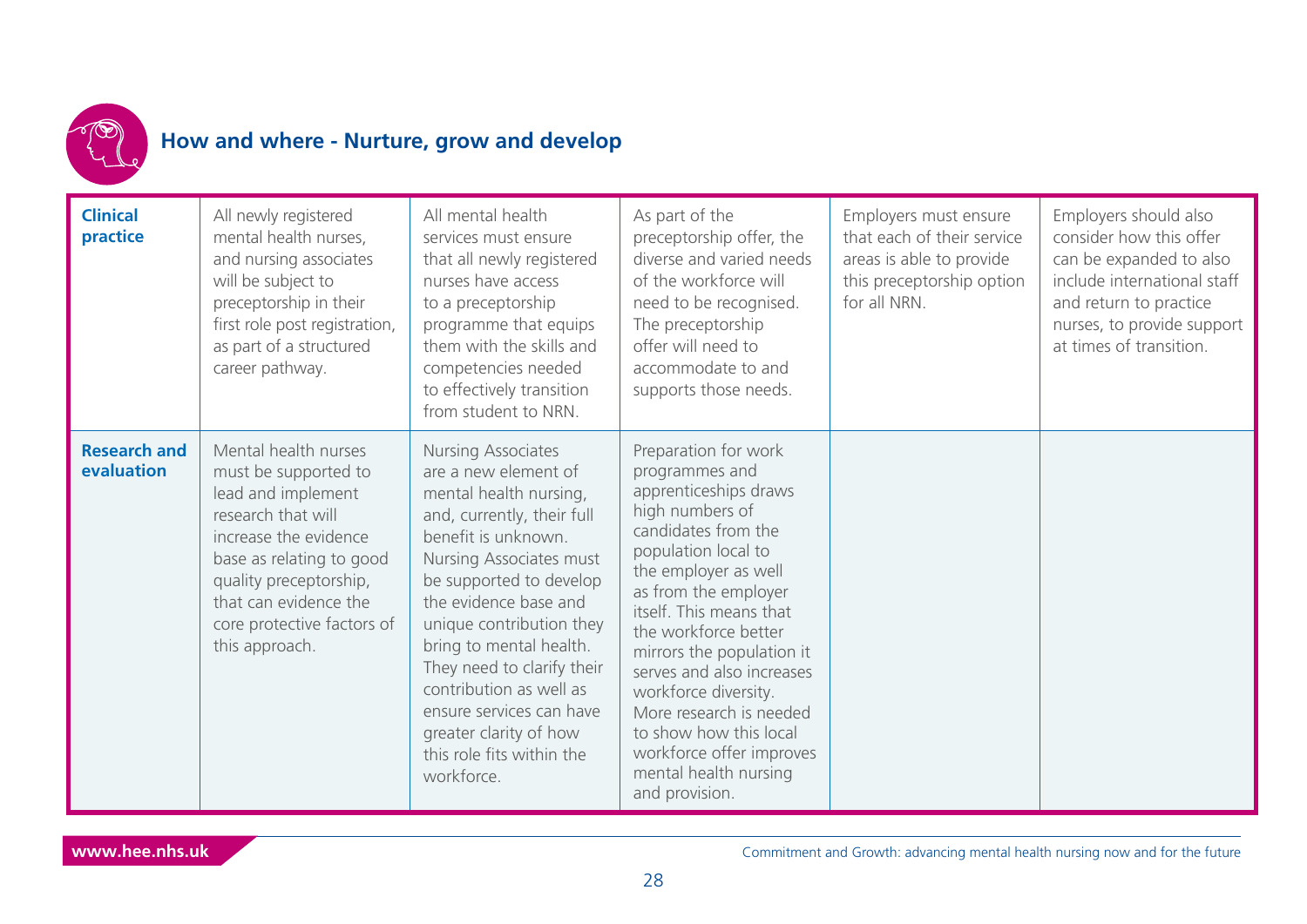| <b>Education</b><br>and training                 | All mental health<br>nurses should be<br>supported as part of<br>their preceptorship to<br>undertake training that<br>increases their skills<br>acquisition in key clinical<br>areas, as well as being<br>supported to ensure this<br>training links to their<br>revalidation. | Co-production at all<br>levels should be integral<br>to preceptorship models.                                                                                         | Training and education<br>are needed in schools<br>and HEI/FEI needs to<br>raise awareness of the<br>apprenticeship offer into<br>mental health nursing.                                                                     |                                                                                                                       | Training should be made<br>available to all those who<br>will be the preceptors for<br>these nurses to ensure a<br>nationally standardised<br>approach.                                        |
|--------------------------------------------------|--------------------------------------------------------------------------------------------------------------------------------------------------------------------------------------------------------------------------------------------------------------------------------|-----------------------------------------------------------------------------------------------------------------------------------------------------------------------|------------------------------------------------------------------------------------------------------------------------------------------------------------------------------------------------------------------------------|-----------------------------------------------------------------------------------------------------------------------|------------------------------------------------------------------------------------------------------------------------------------------------------------------------------------------------|
| <b>Organisation</b><br>and service<br>leadership | Processes must be in<br>place to support this<br>preceptorship model<br>implementation in<br>provider organisations.                                                                                                                                                           | Preceptors should be<br>trained at all levels in<br>the organisation so<br>that nurses can benefit<br>and learn from all<br>levels of nursing in the<br>organisation. | All providers will have<br>clear apprenticeship<br>pathways in place to<br>support the development<br>through the career<br>pathways from HCA,<br>TNA, to registered nurses<br>to ensure the equity of<br>access to nursing. | To ensure widening of<br>participation into nursing<br>careers all providers will<br>offer apprenticeship<br>options. | Organisations need to<br>ensure that Nursing<br>Associates and TNA are<br>factored into workforce<br>development plans, to<br>ensure that this role<br>can be used to benefit<br>patient care. |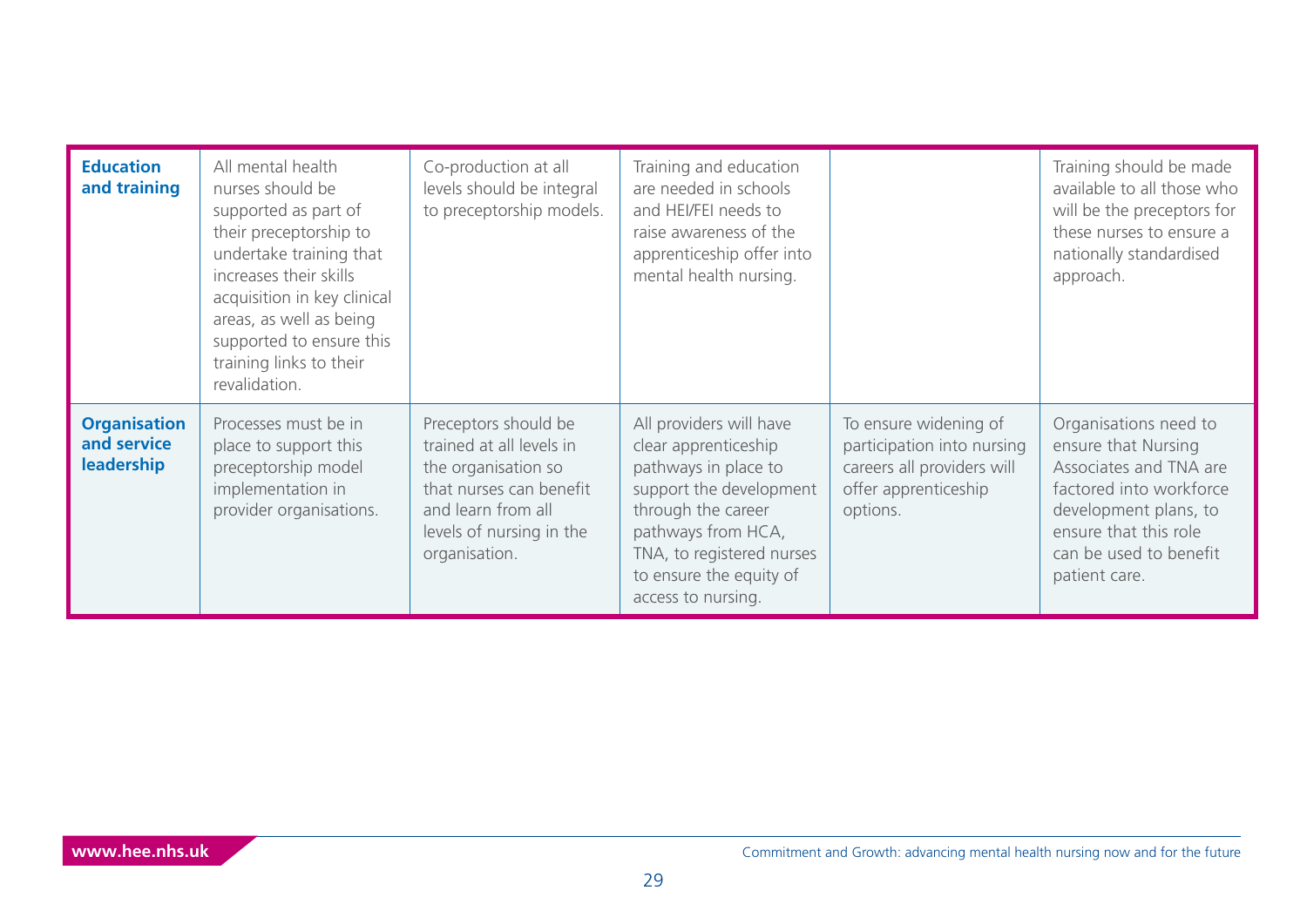| <b>National</b><br><b>bodies</b>                  | Further promote and<br>develop pathways for<br>existing staff to access<br>mental health nurse<br>training who may have<br>otherwise struggled to<br>access self-funded full-<br>time student training<br>due to health, social or<br>financial reasons. | Incentivisation of<br>apprenticeships to be<br>offered and funded<br>by national bodies to<br>increase access via this<br>route into nursing.       | HEE's Talent for Care<br>directorate should work<br>with multiple partners<br>to maximise the number<br>of people from diverse<br>backgrounds entering<br>clinical professions at<br>all levels. This includes<br>different aspects of<br>preparation for work<br>programmes. |  |
|---------------------------------------------------|----------------------------------------------------------------------------------------------------------------------------------------------------------------------------------------------------------------------------------------------------------|-----------------------------------------------------------------------------------------------------------------------------------------------------|-------------------------------------------------------------------------------------------------------------------------------------------------------------------------------------------------------------------------------------------------------------------------------|--|
| <b>Integrated</b><br><b>Care Systems</b><br>(ICS) | Widening participation<br>to ensure that those<br>from socio-economically<br>deprived backgrounds<br>can easily access nurse<br>training.                                                                                                                | ICS to work together<br>to ensure that mental<br>health nursing is<br>considered across the<br>whole system, and not<br>just traditional provision. |                                                                                                                                                                                                                                                                               |  |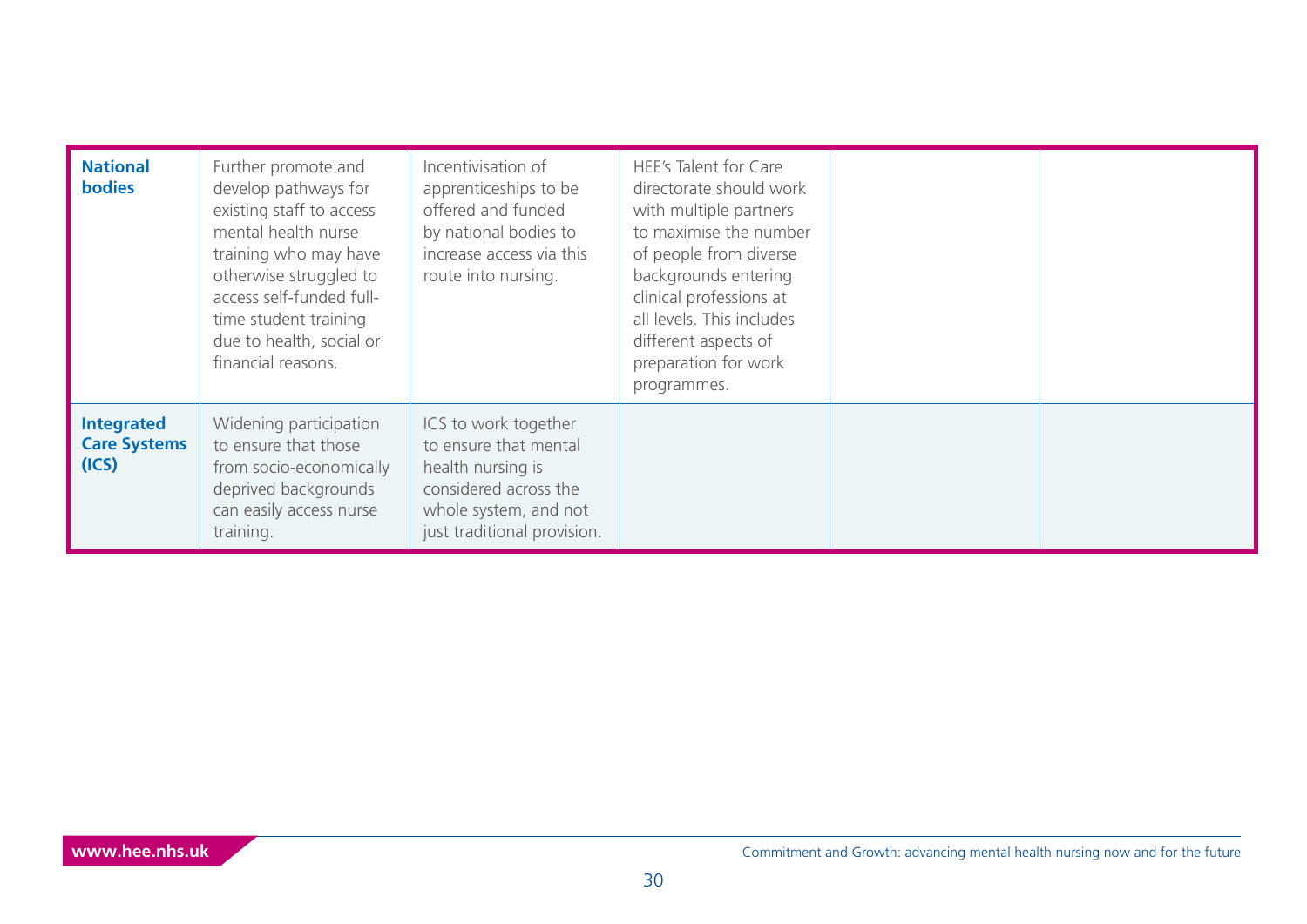# **Conclusion**

In conclusion, we have shown that to ensure continued delivery of high quality, safer patient care by professionals, utilising evidence based practice, we must continue to invest to grow and develop the mental health nursing workforce.

To achieve this, there must be a greater understanding of our current workforce, and of where the core focus should be when it comes to attracting, retaining and developing the workforce.

It is clear that this work must be co-produced and informed not only by the voices of mental health nurses themselves, but also the people they work with and support, in particular, people with lived experience, their families and carers.

HEE, as the organisation with responsibility for the workforce, is best placed to undertake this work, and to commit to undertaking workforce planning to understand the numbers of mental health nurses required to meet current and future need.

There is also a clear need to undertake an assessment of knowledge and skills of the workforce, which in turn will inform the creation of nationally consistent training courses. In this way, we will ensure that the workforce continues to deliver evidence based practice that will meet the needs of all of the people we work with and care for at their time of need.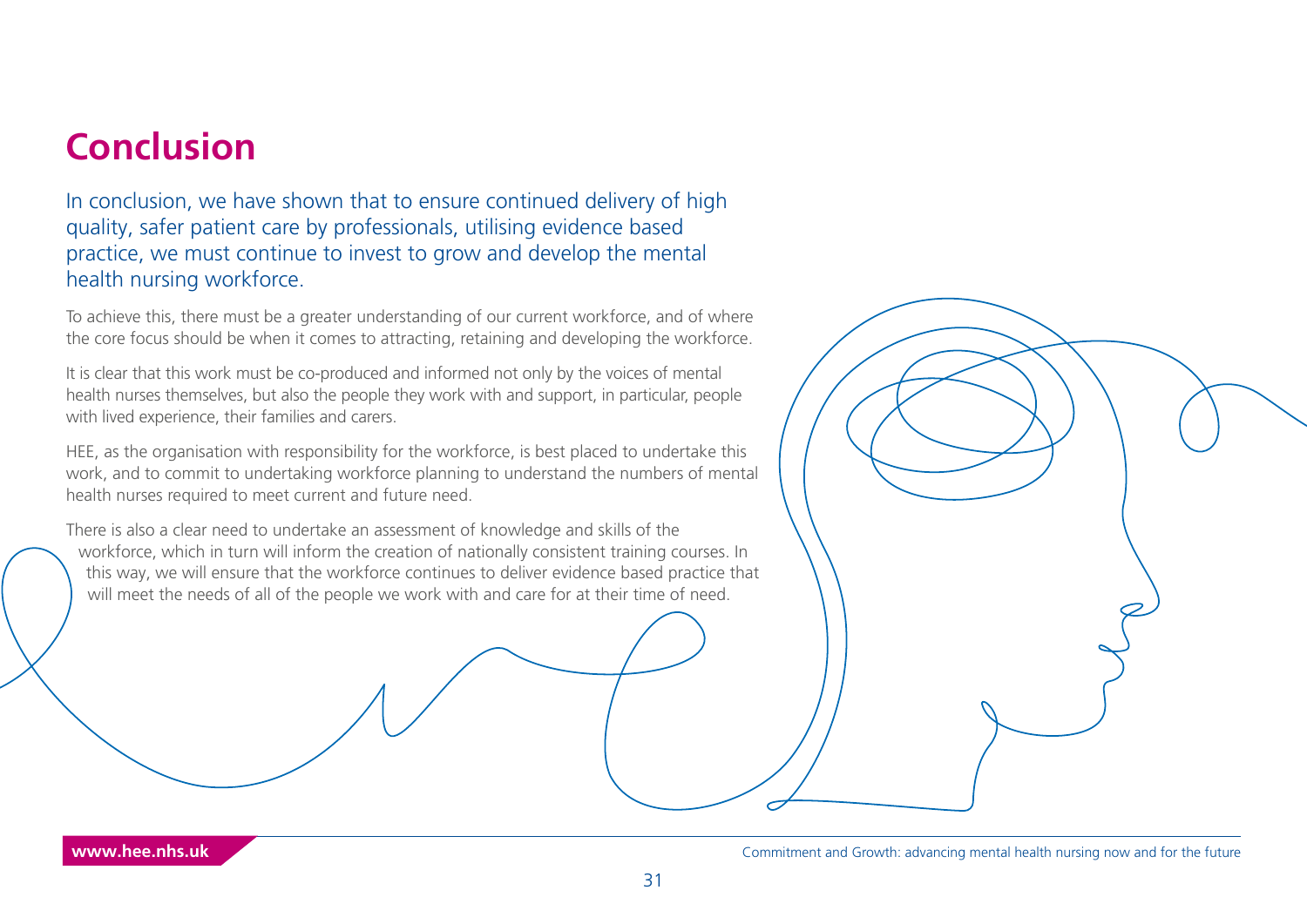# **Acknowledgements**

### **Editorial board**

| <b>Ann Cox</b>            | Midlands Partnership Foundation Trust         |
|---------------------------|-----------------------------------------------|
| <b>Ben Thomas</b>         | London South Bank University                  |
| <b>Charlotte Papworth</b> | PAF Member - Health Education England         |
| <b>Ellie Gordon</b>       | Health Education England                      |
| <b>Emma Wadey</b>         | NHS E/I                                       |
| <b>Grace Cook</b>         | FONS - Foundation of Nursing Studies          |
| <b>James McLean</b>       | Health Education England                      |
| <b>Jamie Waterall</b>     | Office for Health Improvement and Disparities |
| <b>Kathryn Currah</b>     | NHS E/I                                       |
| <b>Kirsty Marsh-Hyde</b>  | Health Education England                      |
| <b>Liz Fenton</b>         | Health Education England                      |
| <b>Stephen Jones</b>      | Royal College of Nursing                      |
| <b>Thomas Speller</b>     | Health Education England                      |
|                           |                                               |

### **Subgroup Membership**

| Dr Amanda Young                      | The Queens Nursing Institute                   |
|--------------------------------------|------------------------------------------------|
| <b>Andrea Boland</b>                 | Health Education England                       |
| <b>Ann Cox</b>                       | Midlands Partnership Foundation Trust          |
| <b>Anne Clarke</b>                   | SfH - Skills for Health                        |
| <b>Baroness Mary Watkins (Chair)</b> |                                                |
|                                      | Becky Burgess-Dawson Health Education England  |
| <b>Charlotte Papworth</b>            | PAF Member - Health Education England          |
| <b>Charlotte Stone</b>               | Health Education England                       |
| <b>Chris Caldwell</b>                | The Tavistock and Portman NHS Foundation Trust |
| <b>Dave Munday</b>                   | <b>UNITE</b>                                   |
| <b>Elaine Bowden</b>                 | Health Education England                       |
| <b>Ellie Gordon</b>                  | Health Education England                       |
| <b>Emma Wadey</b>                    | NHS E/I                                        |
| <b>Fiona Nolan</b>                   | Mental Health Nurse Academics UK               |
| <b>Gary Foxley</b>                   | University of Gloucestershire                  |
| <b>Grace Cook</b>                    | FONS - Foundation of Nursing Studies           |
| <b>Hannah Roberts</b>                | <b>Student Nurse Forum</b>                     |
| <b>James McLean</b>                  | Health Education England                       |
| <b>James Turner</b>                  | Mental Health Nurse Academics UK               |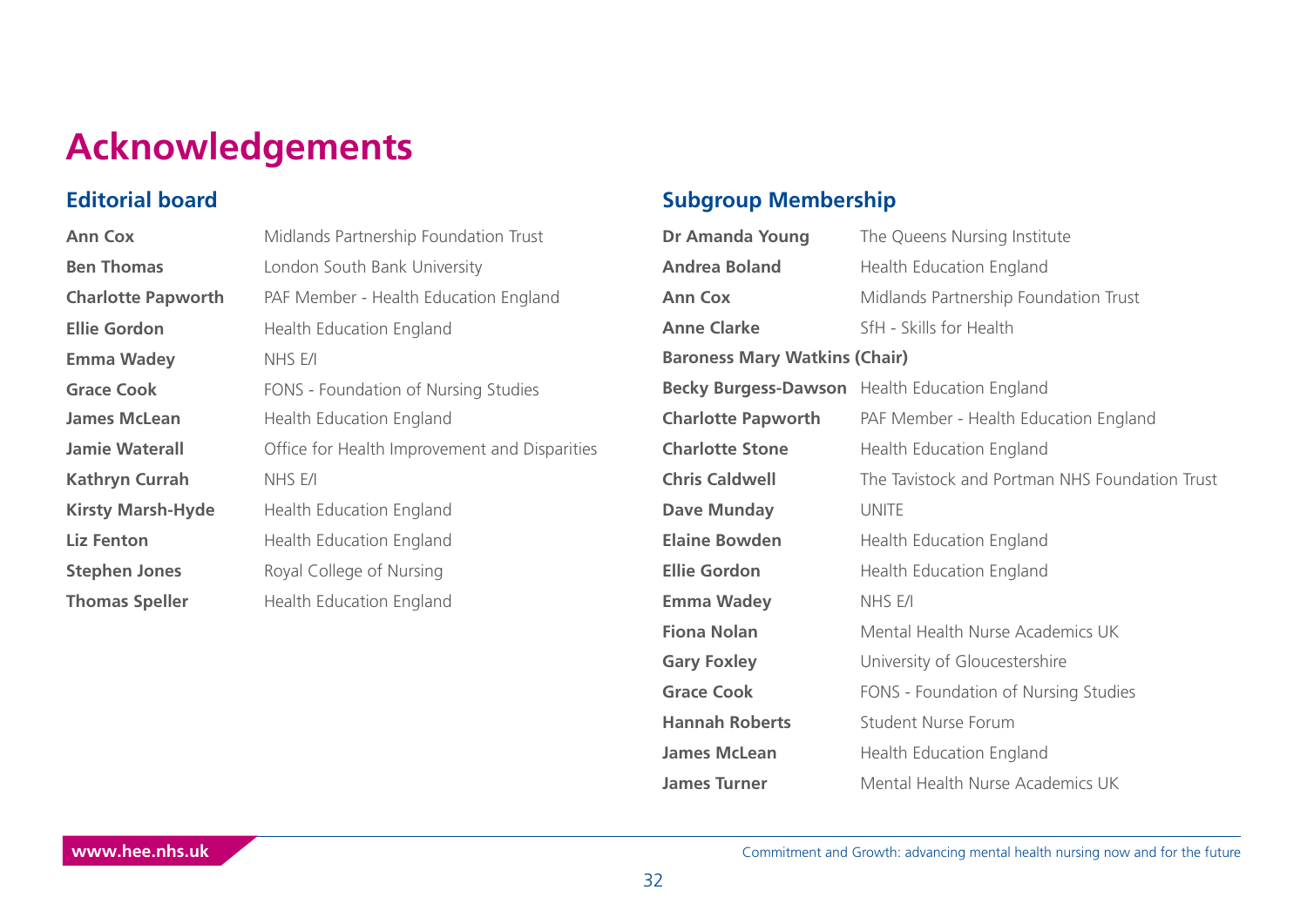| <b>Jamie Waterall</b>     | Office for Health Improvement and Disparities     |
|---------------------------|---------------------------------------------------|
| <b>Janet Down</b>         | PAF Member - Health Education England             |
| <b>Joanne Bosanquet</b>   | FONS - Foundation of Nursing Studies              |
| <b>Joanne Rance</b>       | NHS E/I                                           |
| <b>Julie Dixon</b>        | Nursing and Midwifery Council                     |
| <b>Kathryn Currah</b>     | NHS E/I                                           |
| <b>Kennedy Brown</b>      | Huddersfield University                           |
| <b>Kirsty Marsh-Hyde</b>  | Health Education England                          |
| <b>Lynne Hall</b>         | Health Education England                          |
| <b>Manoj Mistry</b>       | PAF Member - Health Education England             |
| <b>Maria Nelligan</b>     | Mental Health & Learning Disability Forum         |
| <b>Mark Radford</b>       | Health Education England                          |
| <b>Michelle Henderson</b> | NHS E/I                                           |
| <b>Natalie Hammond</b>    | Essex Partnership University NHS Foundation Trust |
| <b>Phil Hough</b>         | Carer                                             |
| <b>Richie Lewis</b>       | <b>UNISON</b>                                     |
| <b>Rita Joshi</b>         | Health Education England                          |
| <b>Robyn Cooke</b>        | Council of Deans for health                       |
| <b>Simon Hough</b>        | Service User                                      |
| <b>Stephen Jones</b>      | Royal College of Nursing                          |
| <b>Thomas Speller</b>     | Health Education England                          |
| <b>William Palmer</b>     | Nuffield Trust                                    |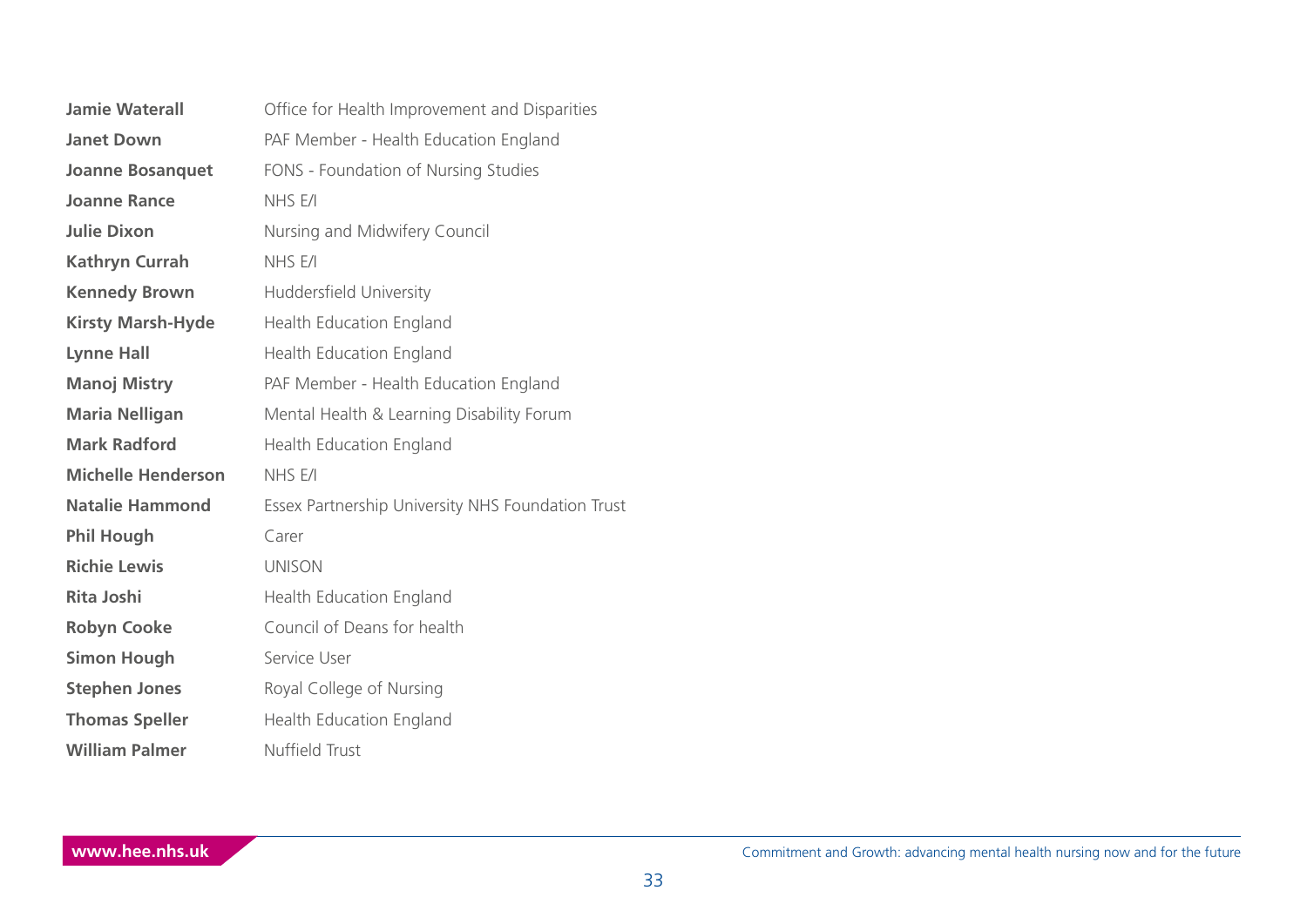# <span id="page-33-0"></span>**Endnotes**

#### [NHS Long Term Plan](https://www.longtermplan.nhs.uk/)

- [2](#page-7-0) Discontinuation rate = **(Number of discontinued MINUS Net Transfers)/Starters.**
- [3](#page-8-0) NMC England register, September 2021 [https://www.nmc.org.uk/about](https://www.nmc.org.uk/about-us/reports-and-accounts/registration-statistics/)[us/reports-and-accounts/registration-statistics/](https://www.nmc.org.uk/about-us/reports-and-accounts/registration-statistics/) ; HEE analysis of ESR data.
- [4](#page-9-0) Co-production in mental health: Not just another guide. [https://www.skillsforcare.org.uk/Documents/Topics/Mental-health/Co](https://www.skillsforcare.org.uk/Documents/Topics/Mental-health/Co-production-in-mental-health.pdf)[production-in-mental-health.pdf](https://www.skillsforcare.org.uk/Documents/Topics/Mental-health/Co-production-in-mental-health.pdf)
- [5](#page-10-0) Cleary, M., Deacon, M., & Hunt, G. E. (2011). Mental health nursing role models: What is valued? Journal of psychosocial nursing and mental health services, 49(8), 6-7.
- [6](#page-10-0) Principles for CPD: [https://collegeofparamedics.co.uk/](https://collegeofparamedics.co.uk/COP/%5bCOP%5d/Professional_development/Principles_for_CPD/COP/Prof) [COP/%5bCOP%5d/Professional\\_development/Principles\\_for\\_CPD/COP/](https://collegeofparamedics.co.uk/COP/%5bCOP%5d/Professional_development/Principles_for_CPD/COP/Prof) [ProfessionalDevelopment/Principles\\_for\\_CPD.aspx?hkey=c1310302-0b10-](https://collegeofparamedics.co.uk/COP/%5bCOP%5d/Professional_development/Principles_for_CPD/COP/Prof) [41cc-b071-5b1caf876f01](https://collegeofparamedics.co.uk/COP/%5bCOP%5d/Professional_development/Principles_for_CPD/COP/Prof)
- [7](#page-11-0) From values to action: The Chief Nursing Officer's review of mental [health nursing](https://webarchive.nationalarchives.gov.uk/ukgwa/+/www.dh.gov.uk/assetRoot/04/13/38/40/04133840.pdf)
- [8](#page-11-0) [Co-production in mental health](https://www.skillsforcare.org.uk/Documents/Topics/Mental-health/Co-production-in-mental-health.pdf)
- [9](#page-11-0) European Academy of Nursing Science Summer Conference 2018: Leadership in Nursing: challenges for the future. BMC Nursing; 2018; vol. 17; p. 1: <https://bmcnurs.biomedcentral.com/articles/10.1186/s12912-018-0301-3>
- [10](#page-11-0) O'Connor, S., Zhang, M., Trout, K. K., & Snibsoer, A. K. (2021). *Coproduction in nursing and midwifery education: A systematic review of the literature.* Nurse Education Today, 102, 104900.
- [11](#page-11-0) Horgan, A., Manning, F., Donovan, M. O., Doody, R., Savage, E., Bradley, S. K., ... & Happell, B. (2020). *Expert by experience involvement in mental health nursing education: The co-production of standards between Experts by Experience and academics in mental health nursing*. Journal of Psychiatric and Mental Health Nursing, 27(5), 553-562.
- [12](#page-11-0) Best, S., Koski, A., Walsh, L., & Vuokila-Oikkonen, P. (2019). *Enabling mental health student nurses to work co-productively*. The Journal of Mental Health Training, Education and Practice.
- [13](#page-11-0) Horgan, A., Manning, F., Bocking, J., Happell, B., Lahti, M., Doody, R., ... & Biering, P. (2018). *'To be treated as a human': Using co-production to explore experts by experience involvement in mental health nursing education – The COMMUNE project.* International Journal of Mental Health Nursing, 27(4), 1282-1291.
- [14](#page-11-0) Dubbin, L., Burke, N., Fleming, M., Thompson-Lastad, A., Napoles, T. M., Yen, I., & Shim, J. K. (2021). *Social Literacy: Nurses' Contribution Toward the Co-Production of Self-Management*. Global Qualitative Nursing Research, 8, 2333393621993451.
- [15](#page-11-0) Gordon, S., & O'Brien, A. J. (2018). *Co-production: Power, problems and possibilities. International Journal of Mental Health Nursing*, 27(4), 1201-1203.
- [16](#page-11-0) Chambers, M., McAndrew, S., Nolan, F., Thomas, B., Watts, P., & Kantaris, X. (2017). *Service user involvement in the coproduction of a mental health nursing metric: The Therapeutic Engagement Questionnaire*. Health Expectations, 20(5), 871-877.
- [17](#page-11-0) Brook, J., Aitken, L., MacLaren, J. A., & Salmon, D. (2020). *Co-production of an intervention to increase retention of early career nurses: Acceptability and feasibility*. Nurse education in practice, 47, 102861.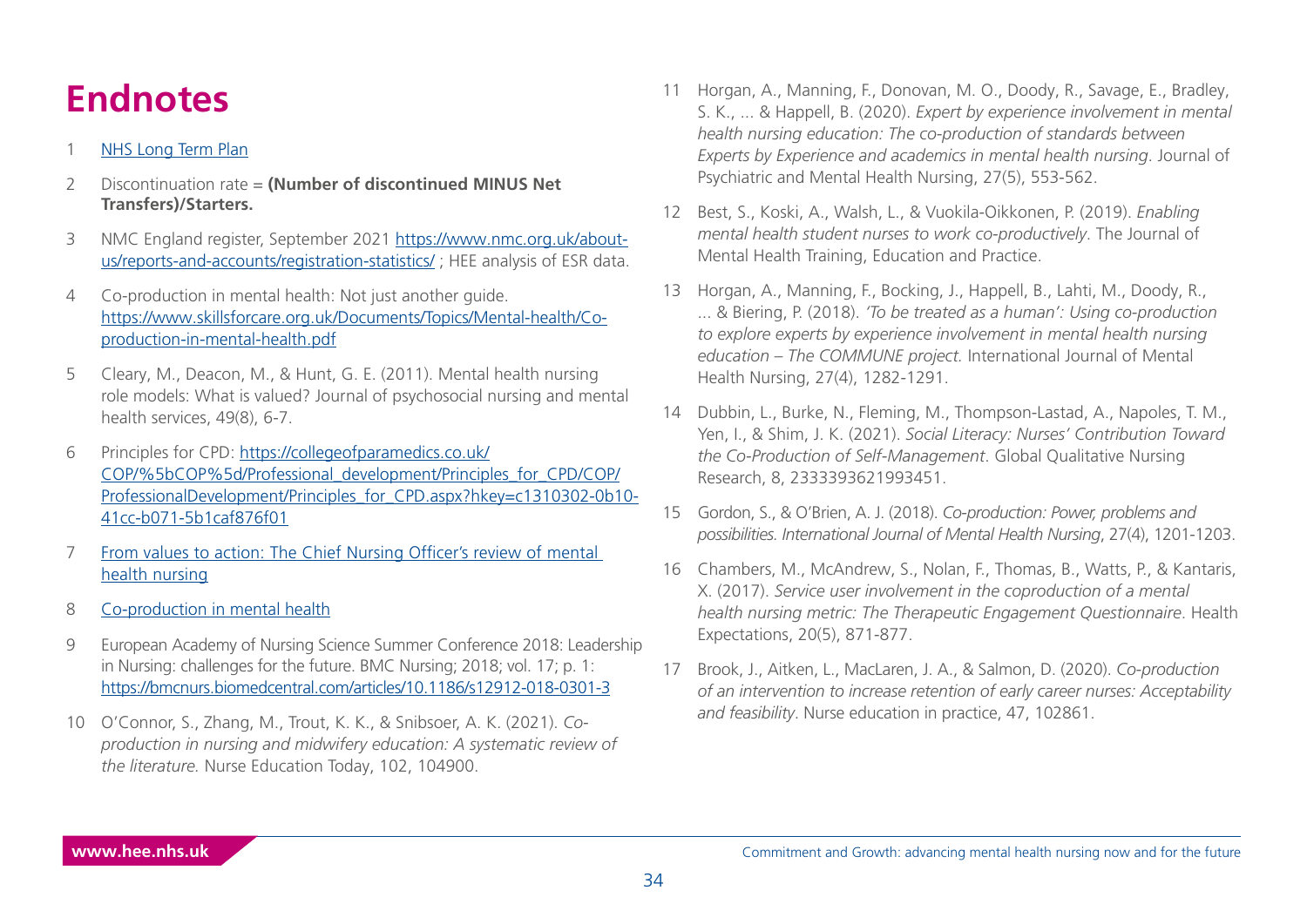- <span id="page-34-0"></span>[18](#page-11-0) Dubbin, L., Burke, N., Fleming, M., Thompson-Lastad, A., Napoles, T. M., Yen, I., & Shim, J. K. (2021). *Social Literacy: Nurses' Contribution Toward the Co-Production of Self-Management*. Global Qualitative Nursing Research, 8, 2333393621993451.
- [19](#page-11-0) [The Story of Nursing in British Mental Hospitals: Echoes from the](https://books.google.co.uk/books?id=hW-aCwAAQBAJ)  **[Corridors](https://books.google.co.uk/books?id=hW-aCwAAQBAJ)**

DHSC (2016) Improving the physical health of people with mental health problems: Actions for mental health nurses.

- [20](#page-11-0) [https://www.ipsos.com/sites/default/files/ct/news/documents/2021-12/](https://www.ipsos.com/sites/default/files/ct/news/documents/2021-12/trust-in-professions-veracity-index-2021-ipsos-mori_0.pdf) [trust-in-professions-veracity-index-2021-ipsos-mori\\_0.pdf](https://www.ipsos.com/sites/default/files/ct/news/documents/2021-12/trust-in-professions-veracity-index-2021-ipsos-mori_0.pdf)
- [21](#page-11-0) Better, safe regulation. Our response to the DHSC consultation on [regulating healthcare professionals, protecting the public](https://www.nmc.org.uk/globalassets/sitedocuments/consultations/nmc-responses/2021/nmc-response-to-the-dhsc-consultation-on-regulating-healthcare-professionals-protecting-the-public.pdf)
- [22](#page-13-0) Royal College of Nursing (2021) RCN Workforce Standards. London: RCN pp: 16 [online available at: [https://www.rcn.org.uk/-/media/royal-college](https://www.rcn.org.uk/-/media/royal-college-of-nursing/documents/publications/2021/may/009-681.pdf?)[of-nursing/documents/publications/2021/may/009-681.pdf?la=en\]](https://www.rcn.org.uk/-/media/royal-college-of-nursing/documents/publications/2021/may/009-681.pdf?)
- [23](#page-15-0) George, R. E., Smith, K., O'Reilly, M., & Dogra, N. (2019). *Perspectives of patients with mental illness on how to better teach and evaluate diversity education in the National Health Service.* Journal of Continuing Education in the Health Professions, 39(2), 92-102.
- [24](#page-15-0) Memon, A., Taylor, K., Mohebati, L. M., Sundin, J., Cooper, M., Scanlon, T., & de Visser, R. (2016). P*erceived barriers to accessing mental health services among black and minority ethnic (BME) communities: a qualitative study in Southeast England.* BMJ open, 6(11), e012337.
- [25](#page-15-0) Saeidi, S. (2018). *Diversity matters: towards greater cultural competence*. Mental Health Practice (2014+), 21(6), 12.
- [26](#page-15-0) [Modernising the Mental Health Act: Final Report of the Independent](https://assets.publishing.service.gov.uk/government/uploads/system/uploads/attachment_data/file/778897/Modernising_the_Mental_Health_Act_-_increasing_choice__reducing_compulsion.pdf)  [Review of the Mental Health Act 1983](https://assets.publishing.service.gov.uk/government/uploads/system/uploads/attachment_data/file/778897/Modernising_the_Mental_Health_Act_-_increasing_choice__reducing_compulsion.pdf)
- [27](#page-15-0) [Royal College of Nursing Response to the Department of Health and Social](https://www.rcn.org.uk/about-us/our-influencing-work/policy-briefings/cpc-009-21) [Care: Reforming the Mental Health Act](https://www.rcn.org.uk/about-us/our-influencing-work/policy-briefings/cpc-009-21)
- [28](#page-16-0) [From values to action: The Chief Nursing Officer's review of mental](https://webarchive.nationalarchives.gov.uk/ukgwa/+/www.dh.gov.uk/assetRoot/04/13/38/40/04133840.pdf)  [health nursing](https://webarchive.nationalarchives.gov.uk/ukgwa/+/www.dh.gov.uk/assetRoot/04/13/38/40/04133840.pdf)
- [29](#page-17-0) [Royal College of Nursing Response to the Department of Health and Social](https://www.rcn.org.uk/about-us/our-influencing-work/policy-briefings/cpc-009-21) [Care: Reforming the Mental Health Act](https://www.rcn.org.uk/about-us/our-influencing-work/policy-briefings/cpc-009-21)
- [30](#page-17-0) 'Diversity in a nursing or healthcare team enables a broad range of opinions' Nursing Times (2016): [https://www.nursingtimes.net/opinion/](https://www.rcn.org.uk/about-us/our-influencing-work/policy-briefings/cpc-009-21) [diversity-in-a-nursing-or-healthcare-team-enables-a-broad-range-of](https://www.rcn.org.uk/about-us/our-influencing-work/policy-briefings/cpc-009-21)[opinions-30-10-2016/](https://www.rcn.org.uk/about-us/our-influencing-work/policy-briefings/cpc-009-21)
- [31](#page-17-0) Increasing Diversity In Leadership Roles Diversity. Nursing Blog (2019): [http://](http://blog.diversitynursing.com/blog/increasing-diversity-in-leadership-roles) [blog.diversitynursing.com/blog/increasing-diversity-in-leadership-roles](http://blog.diversitynursing.com/blog/increasing-diversity-in-leadership-roles)
- [32](#page-17-0) Mitchell, R., Boyle, B., Parker, V., Giles, M., Chiang, V., & Joyce, P. (2015). *Managing inclusiveness and diversity in teams: How leader inclusiveness affects performance through status and team identity.* Human Resource Management, 54(2), 217-239.
- [33](#page-17-0) Stamps, D. C. (2021). *Nursing Leadership Must Confront Implicit Bias as a Barrier to Diversity in Health Care Today*. Nurse Leader, 19(6), 630-638.
- [34](#page-17-0) Stacciarini, J. M. R., & McDaniel, A. M. (2019). *EMBRACE: Developing an inclusive leadership program with and for undergraduate nursing students.* Journal of Professional Nursing, 35(1), 26-31.
- [35](#page-17-0) Beckett, P., Field, J., Molloy, L., Yu, N., Holmes, D., & Pile, E. (2013). *Practice what you preach: developing person-centred culture in inpatient mental health settings through strengths-based, transformational leadership*. Issues in mental health nursing, 34(8), 595-601.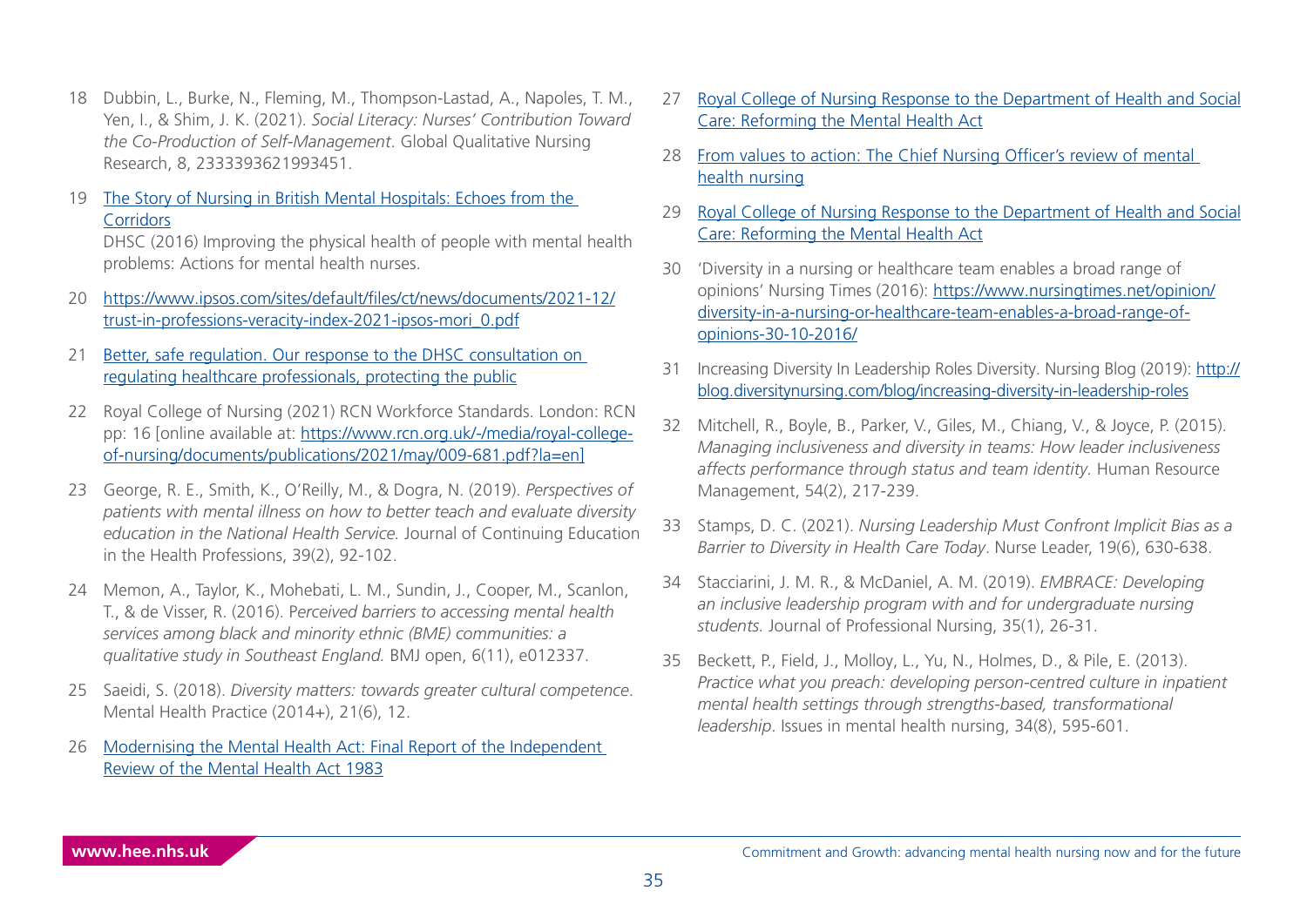- <span id="page-35-0"></span>[36](#page-17-0) Mitchell, R., Boyle, B., Parker, V., Giles, M., Chiang, V., & Joyce, P. (2015). *Managing inclusiveness and diversity in teams: How leader inclusiveness affects performance through status and team identity.* Human Resource Management, 54(2), 217-239.
- [37](#page-17-0) Ennis, G., Happell, B., & Reid-Searl, K. (2015). *Enabling professional development in mental health nursing: the role of clinical leadership.*  Journal of psychiatric and mental health nursing, 22(8), 616-622.
- [38](#page-17-0) Cleary, M., Horsfall, J., Deacon, M., & Jackson, D. (2011). L*eadership and mental health nursing.* Issues in Mental Health Nursing, 32(10), 632-639.
- [39](#page-21-0) [From values to action: The Chief Nursing Officer's review of mental](https://webarchive.nationalarchives.gov.uk/ukgwa/+/www.dh.gov.uk/assetRoot/04/13/38/40/04133840.pdf)  [health nursing](https://webarchive.nationalarchives.gov.uk/ukgwa/+/www.dh.gov.uk/assetRoot/04/13/38/40/04133840.pdf)
- [40](#page-21-0) [Evaluation of the Chief Nursing Officer's Review of mental health nursing](https://onlinelibrary.wiley.com/doi/abs/10.1111/j.1365-2850.2011.01841.x)  [in England: findings from case studies in mental health trusts](https://onlinelibrary.wiley.com/doi/abs/10.1111/j.1365-2850.2011.01841.x)
- [41](#page-21-0) [A follow-up evaluation of the impact of the Chief Nursing Officer's review](https://pubmed.ncbi.nlm.nih.gov/21733138/)  [of mental health nursing in Mental Health Trusts and Universities in](https://pubmed.ncbi.nlm.nih.gov/21733138/)  [England: comparisons of two e-surveys](https://pubmed.ncbi.nlm.nih.gov/21733138/)

#### [42](#page-21-0) [Clinical Academic Careers Framework: \(hee.nhs.uk\)](https://www.hee.nhs.uk/sites/default/files/documents/2018-02%20CAC%20Framework.pdf)

- [43](#page-21-0) Mathieson, A., Grande, G., & Luker, K. (2019). *Strategies, facilitators and barriers to implementation of evidence based practice in community nursing: a systematic mixed-studies review and qualitative synthesis*. Primary health care research & development, 20.
- [44](#page-21-0) Crowe, M., & Porter, R. (2019). *Translating evidence into mental health nursing practice: User-centred design.* Journal of Psychiatric and Mental Health Nursing, 26(3-4), 63-64.
- [45](#page-21-0) McNett, M., Tucker, S., Thomas, B., Gorsuch, P., & Gallagher-Ford, L. (2021). *Use of Implementation Science to Advance Nurse-Led Evidence based Practices in Clinical Settings*. Nurse Leader.
- [46](#page-21-0) Munten, A. J. M. (2012). *Implementation of evidence based practice in mental health nursing: An action research study.* Labyrint Publication.
- [47](#page-26-0) [Enhancing the skills of registered nurses caring for Children and Young](https://trustsrv-io-tavistock-tenant-mediabucket-jxlat5oi107p.s3.amazonaws.com/media/documents/2.7__Enhancing_the_skills_of_nurses_in_CYP_MHS_End_of_project_report_v6.pdf?X-Amz-Algorithm=AWS4-HMAC-SHA256&X-Amz-Credential=AKIASPFGSFA5MV75PZDY%2F20220413%2Feu-west-2%2Fs3%2Faws4_request&X-Amz-Date=20220413T133513Z&X-Amz-Expires=3600&X-Amz-SignedHeaders=host&X-Amz-Signature=a4280fcfe0e0609062ec0511f9ac1ea76fba11e096b6928b2d2c7e86107f2e77)  [People with Mental Health presentations - End of project report](https://trustsrv-io-tavistock-tenant-mediabucket-jxlat5oi107p.s3.amazonaws.com/media/documents/2.7__Enhancing_the_skills_of_nurses_in_CYP_MHS_End_of_project_report_v6.pdf?X-Amz-Algorithm=AWS4-HMAC-SHA256&X-Amz-Credential=AKIASPFGSFA5MV75PZDY%2F20220413%2Feu-west-2%2Fs3%2Faws4_request&X-Amz-Date=20220413T133513Z&X-Amz-Expires=3600&X-Amz-SignedHeaders=host&X-Amz-Signature=a4280fcfe0e0609062ec0511f9ac1ea76fba11e096b6928b2d2c7e86107f2e77)